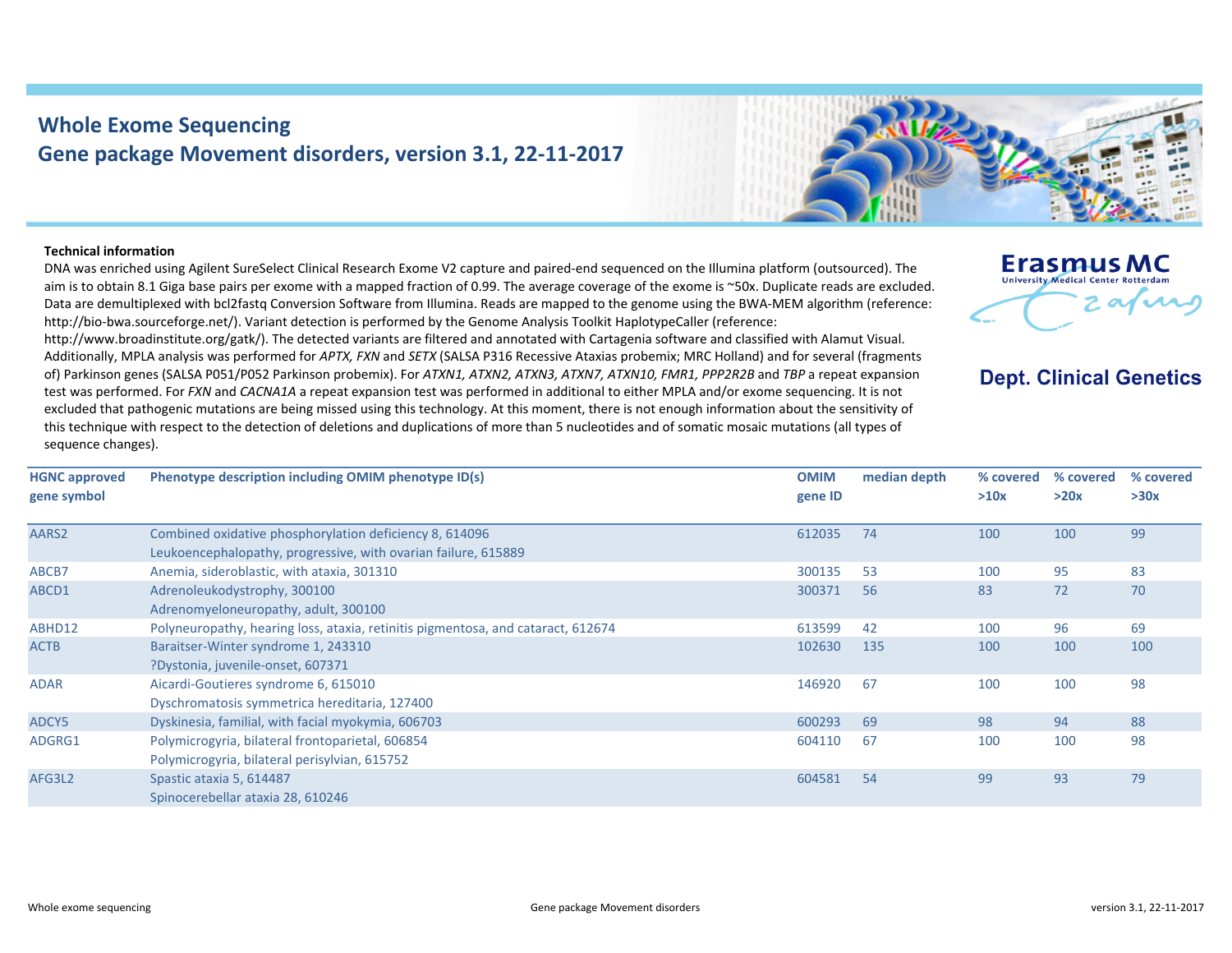| <b>HGNC approved</b><br>gene symbol | Phenotype description including OMIM phenotype ID(s)                     | <b>OMIM</b><br>gene ID | median depth | >10x | % covered % covered<br>>20x | % covered<br>>30x |
|-------------------------------------|--------------------------------------------------------------------------|------------------------|--------------|------|-----------------------------|-------------------|
|                                     |                                                                          |                        |              |      |                             |                   |
| ALDH18A1                            | Cutis laxa 3, 616603                                                     | 138250                 | 54           | 100  | 98                          | 88                |
|                                     | Cutis laxa, type IIIA, 219150                                            |                        |              |      |                             |                   |
|                                     | Spastic paraplegia 9A, 601162                                            |                        |              |      |                             |                   |
|                                     | Spastic paraplegia 9B, 616586                                            |                        |              |      |                             |                   |
| ALDH3A2                             | Sjogren-Larsson syndrome, 270200                                         | 609523                 | 52           | 100  | 98                          | 88                |
| ALDH5A1                             | Succinic semialdehyde dehydrogenase deficiency, 271980                   | 610045                 | 42           | 99   | 94                          | 71                |
| ALS <sub>2</sub>                    | Amyotrophic lateral sclerosis 2, juvenile, 205100                        | 606352                 | 53           | 100  | 99                          | 89                |
|                                     | Primary lateral sclerosis, juvenile, 606353                              |                        |              |      |                             |                   |
|                                     | Spastic paralysis, infantile onset ascending, 607225                     |                        |              |      |                             |                   |
| <b>ANO10</b>                        | Spinocerebellar ataxia 10, 613728                                        | 613726                 | 40           | 100  | 92                          | 65                |
| ANO3                                | Dystonia 24, 615034                                                      | 610110                 | 43           | 93   | 91                          | 77                |
| AP4B1                               | Spastic paraplegia 47, 614066                                            | 607245                 | 60           | 100  | 100                         | 96                |
| AP4E1                               | Spastic paraplegia 51, 613744                                            | 607244                 | 50           | 100  | 99                          | 87                |
|                                     | Stuttering, familial persistent, 1, 184450                               |                        |              |      |                             |                   |
| AP4M1                               | Spastic paraplegia 50, 612936                                            | 602296                 | 75           | 100  | 100                         | 98                |
| AP4S1                               | Spastic paraplegia 52, 614067                                            | 607243                 | 37           | 100  | 95                          | 69                |
| AP5Z1                               | Spastic paraplegia 48, 613647                                            | 613653                 | 64           | 100  | 100                         | 94                |
| <b>APTX</b>                         | Ataxia, early-onset, with oculomotor apraxia and hypoalbuminemia, 208920 | 606350                 | 54           | 100  | 90                          | 77                |
| ARG1                                | Argininemia, 207800                                                      | 608313                 | 56           | 100  | 100                         | 88                |
| <b>ARSA</b>                         | Metachromatic leukodystrophy, 250100                                     | 607574                 | 105          | 100  | 100                         | 100               |
| <b>ARX</b>                          | Epileptic encephalopathy, early infantile, 1, 308350                     | 300382                 | 42           | 89   | 80                          | 65                |
|                                     | Hydranencephaly with abnormal genitalia, 300215                          |                        |              |      |                             |                   |
|                                     | Lissencephaly 2, 300215                                                  |                        |              |      |                             |                   |
|                                     | Mental retardation 29 and others, 300419                                 |                        |              |      |                             |                   |
|                                     | Partington syndrome, 309510                                              |                        |              |      |                             |                   |
|                                     | Proud syndrome, 300004                                                   |                        |              |      |                             |                   |
| <b>ASPA</b>                         | Canavan disease, 271900                                                  | 608034                 | 41           | 100  | 98                          | 81                |
| <b>ATCAY</b>                        | Ataxia, cerebellar, Cayman type, 601238                                  | 608179                 | 68           | 100  | 96                          | 92                |
| ATL1                                | Neuropathy, hereditary sensory, type ID, 613708                          | 606439                 | 55           | 100  | 98                          | 85                |
|                                     | Spastic paraplegia 3A, 182600                                            |                        |              |      |                             |                   |
| <b>ATM</b>                          | Ataxia-telangiectasia, 208900                                            | 607585                 | 55           | 100  | 97                          | 83                |
|                                     | {Breast cancer, susceptibility to}, 114480                               |                        |              |      |                             |                   |
|                                     | Lymphoma, B-cell non-Hodgkin, somatic                                    |                        |              |      |                             |                   |
|                                     | Lymphoma, mantle cell, somatic                                           |                        |              |      |                             |                   |
|                                     | T-cell prolymphocytic leukemia, somatic                                  |                        |              |      |                             |                   |
| <b>ATP13A2</b>                      | Kufor-Rakeb syndrome, 606693                                             | 610513                 | 79           | 100  | 100                         | 98                |
|                                     | Spastic paraplegia 78, 617225                                            |                        |              |      |                             |                   |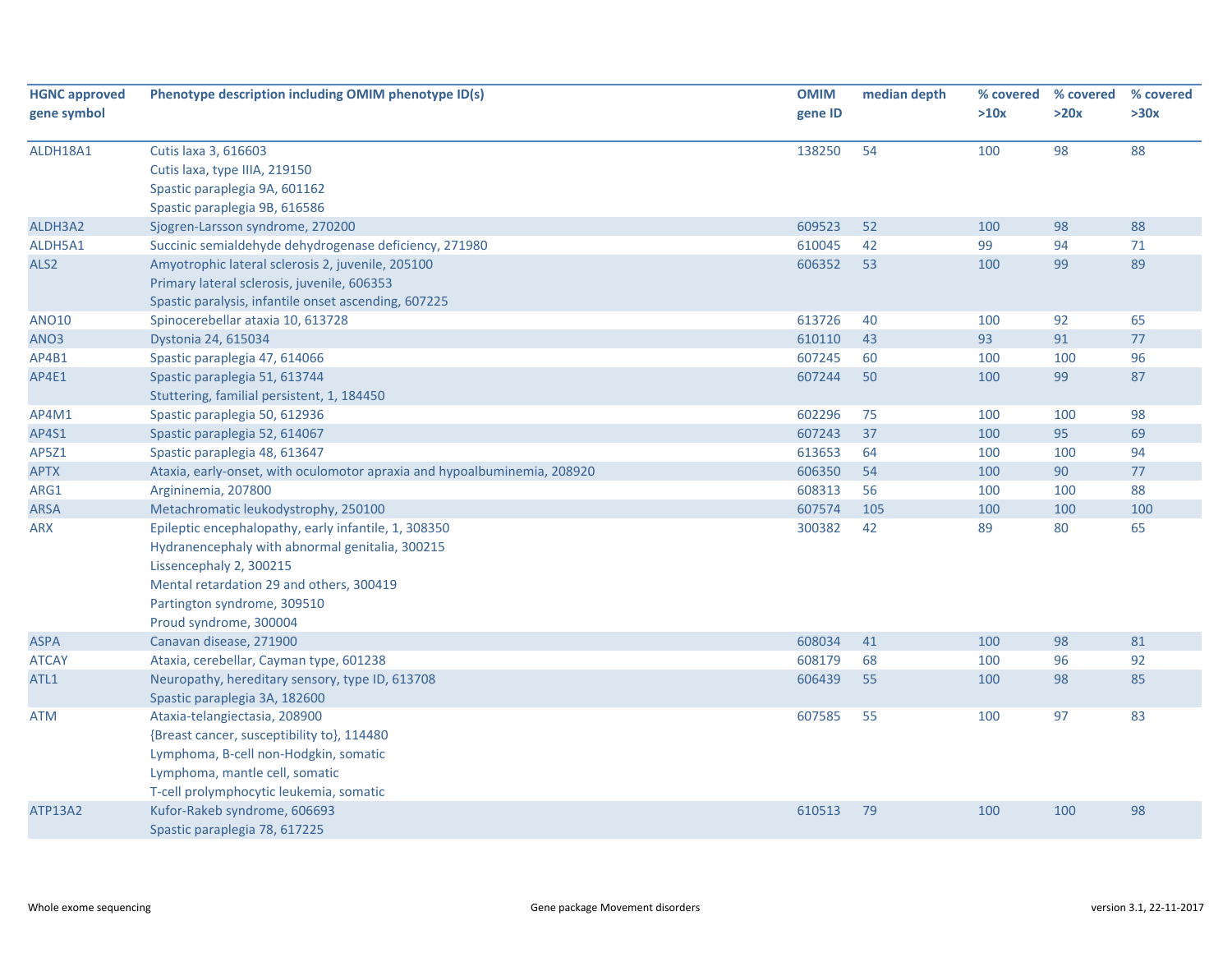| <b>HGNC approved</b><br>gene symbol | Phenotype description including OMIM phenotype ID(s)                                      | <b>OMIM</b><br>gene ID | median depth | % covered<br>>10x | % covered<br>>20x | % covered<br>>30x |
|-------------------------------------|-------------------------------------------------------------------------------------------|------------------------|--------------|-------------------|-------------------|-------------------|
|                                     |                                                                                           |                        |              |                   |                   |                   |
| ATP1A2                              | Alternating hemiplegia of childhood, 104290                                               | 182340                 | 86           | 100               | 100               | 99                |
|                                     | Migraine, familial basilar, 602481                                                        |                        |              |                   |                   |                   |
|                                     | Migraine, familial hemiplegic, 2, 602481                                                  |                        |              |                   |                   |                   |
| ATP1A3                              | Alternating hemiplegia of childhood 2, 614820                                             | 182350                 | 91           | 100               | 100               | 100               |
|                                     | CAPOS syndrome, 601338                                                                    |                        |              |                   |                   |                   |
|                                     | Dystonia-12, 128235                                                                       |                        |              |                   |                   |                   |
| ATP2B3                              | ?Spinocerebellar ataxia 1, 302500                                                         | 300014                 | 62           | 100               | 100               | 96                |
| ATP6AP2                             | Mental retardation, syndromic, Hedera type, 300423                                        | 300556                 | 45           | 100               | 93                | 64                |
|                                     | ?Parkinsonism with spasticity, 300911                                                     |                        |              |                   |                   |                   |
| ATP7B                               | Wilson disease, 277900                                                                    | 606882                 | 70           | 100               | 100               | 97                |
| ATP8A2                              | ?Cerebellar ataxia, mental retardation, and dysequilibrium syndrome 4, 615268             | 605870                 | 48           | 100               | 98                | 81                |
| ATXN1                               | Spinocerebellar ataxia 1, 164400                                                          | 601556                 | 125          | 100               | 100               | 100               |
| ATXN10                              | Spinocerebellar ataxia 10, 603516                                                         | 611150                 | 43           | 100               | 97                | 78                |
| ATXN2                               | {Amyotrophic lateral sclerosis, susceptibility to, 13}, 183090                            | 601517                 | 56           | 96                | 92                | 78                |
|                                     | {Parkinson disease, late-onset, susceptibility to}, 168600                                |                        |              |                   |                   |                   |
|                                     | Spinocerebellar ataxia 2, 183090                                                          |                        |              |                   |                   |                   |
| ATXN3                               | Machado-Joseph disease, 109150                                                            | 607047                 | 57           | 100               | 96                | 85                |
| ATXN7                               | Spinocerebellar ataxia 7, 164500                                                          | 607640                 | 60           | 99                | 94                | 86                |
| <b>AUH</b>                          | 3-methylglutaconic aciduria, type I, 250950                                               | 600529                 | 52           | 100               | 100               | 92                |
| <b>B4GALNT1</b>                     | Spastic paraplegia 26, 609195                                                             | 601873                 | 71           | 100               | 100               | 100               |
| BCAP31                              | Deafness, dystonia, and cerebral hypomyelination, 300475                                  | 300398                 | 48           | 100               | 99                | 83                |
| <b>BCKDHA</b>                       | Maple syrup urine disease, type Ia, 248600                                                | 608348                 | 86           | 100               | 100               | 100               |
| <b>BCKDHB</b>                       | Maple syrup urine disease, type lb, 248600                                                | 248611                 | 49           | 100               | 99                | 86                |
| BCS1L                               | Bjornstad syndrome, 262000                                                                | 603647                 | 134          | 100               | 100               | 100               |
|                                     | GRACILE syndrome, 603358                                                                  |                        |              |                   |                   |                   |
|                                     | Leigh syndrome, 256000                                                                    |                        |              |                   |                   |                   |
|                                     | Mitochondrial complex III deficiency, nuclear type 1, 124000                              |                        |              |                   |                   |                   |
| <b>BSCL2</b>                        | Encephalopathy, progressive, with or without lipodystrophy, 615924                        | 606158                 | 68           | 100               | 100               | 99                |
|                                     | Lipodystrophy, congenital generalized, type 2, 269700                                     |                        |              |                   |                   |                   |
|                                     | Neuropathy, distal hereditary motor, type VA, 600794                                      |                        |              |                   |                   |                   |
|                                     | Silver spastic paraplegia syndrome, 270685                                                |                        |              |                   |                   |                   |
| C12orf65                            | Combined oxidative phosphorylation deficiency 7, 613559                                   | 613541                 | 57           | 100               | 100               | 100               |
|                                     | Spastic paraplegia 55, 615035                                                             |                        |              |                   |                   |                   |
| C19orf12                            | Neurodegeneration with brain iron accumulation 4, 614298                                  | 614297                 | 120          | 100               | 100               | 100               |
|                                     | ?Spastic paraplegia 43, 615043                                                            |                        |              |                   |                   |                   |
| CA8                                 | Cerebellar ataxia and mental retardation with or without quadrupedal locomotion 3, 613227 | 114815                 | 51           | 100               | 95                | 81                |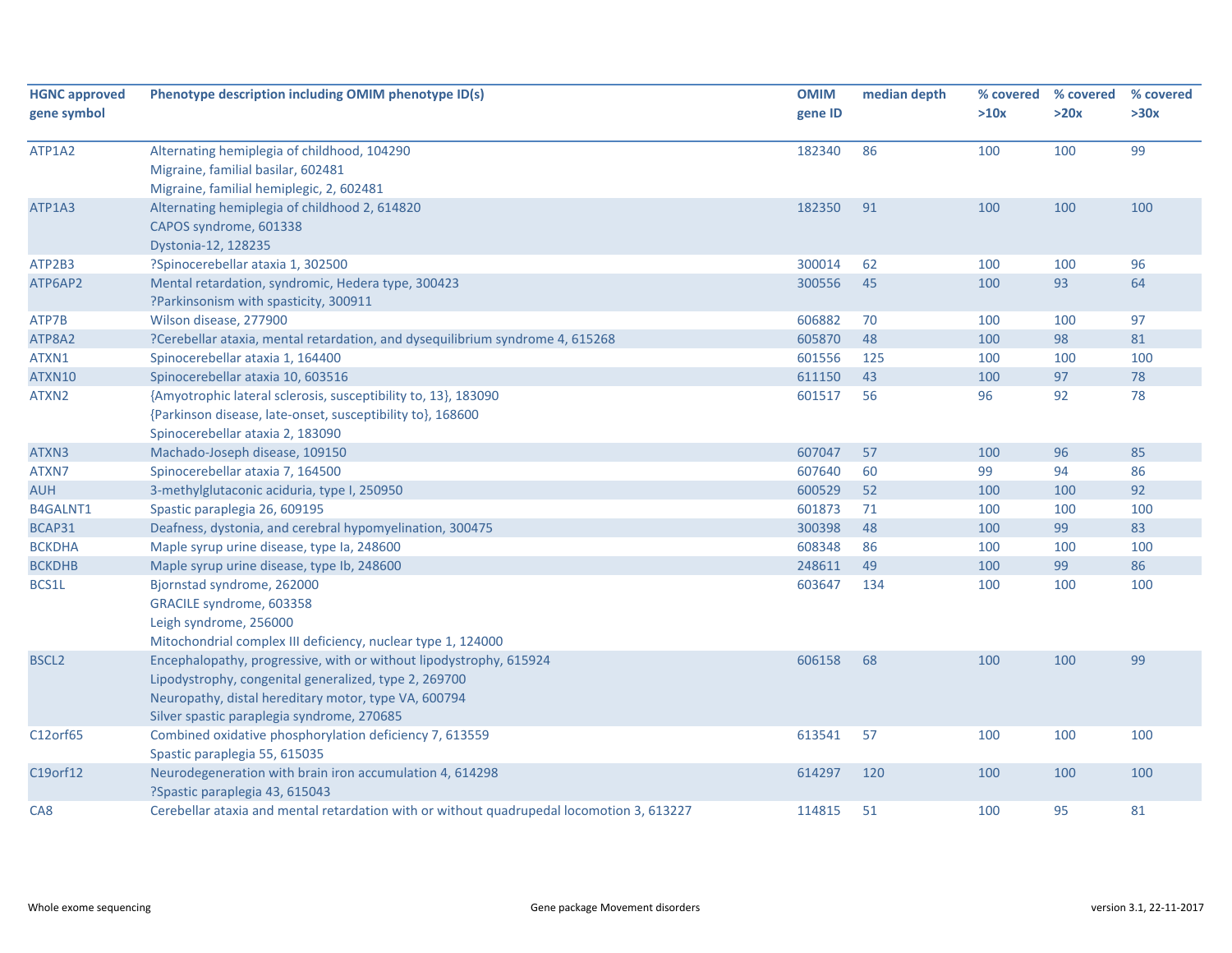| <b>HGNC approved</b><br>gene symbol | Phenotype description including OMIM phenotype ID(s)                                                                                                                                                                                                     | <b>OMIM</b><br>gene ID | median depth | % covered<br>>10x | % covered<br>>20x | % covered<br>>30x |
|-------------------------------------|----------------------------------------------------------------------------------------------------------------------------------------------------------------------------------------------------------------------------------------------------------|------------------------|--------------|-------------------|-------------------|-------------------|
| CACNA1A                             | Epileptic encephalopathy, early infantile, 42, 617106<br>Episodic ataxia, type 2, 108500<br>Migraine, familial hemiplegic, 1, 141500<br>Migraine, familial hemiplegic, 1, with progressive cerebellar ataxia, 141500<br>Spinocerebellar ataxia 6, 183086 | 601011                 | 63           | 100               | 98                | 90                |
| CACNA1B                             | ?Dystonia 23, 614860                                                                                                                                                                                                                                     | 601012                 | 66           | 99                | 97                | 91                |
| CACNA1G                             | Spinocerebellar ataxia 42, 616795                                                                                                                                                                                                                        | 604065                 | 83           | 100               | 100               | 99                |
| CACNB4                              | {Epilepsy, idiopathic generalized, susceptibility to, 9}, 607682<br>{Epilepsy, juvenile myoclonic, susceptibility to, 6}, 607682<br>Episodic ataxia, type 5, 613855                                                                                      | 601949                 | 40           | 100               | 97                | 72                |
| CAMTA1                              | Cerebellar ataxia, nonprogressive, with mental retardation, 614756                                                                                                                                                                                       | 611501                 | 90           | 100               | 98                | 94                |
| CAPN1                               | Spastic paraplegia 76, 616907                                                                                                                                                                                                                            | 114220                 | 75           | 100               | 100               | 99                |
| CCDC88C                             | Hydrocephalus, nonsyndromic, 236600<br>?Spinocerebellar ataxia 40, 616053                                                                                                                                                                                | 611204                 | 67           | 100               | 99                | 94                |
| CCT <sub>5</sub>                    | Neuropathy, hereditary sensory, with spastic paraplegia, 256840                                                                                                                                                                                          | 610150                 | 56           | 100               | 97                | 85                |
| CDKL5                               | Epileptic encephalopathy, early infantile, 2, 300672                                                                                                                                                                                                     | 300203                 | 46           | 100               | 93                | 78                |
| CHCHD <sub>2</sub>                  | Parkinson disease 22, 616710                                                                                                                                                                                                                             | 616244                 | 37           | 100               | 69                | 47                |
| CIZ <sub>1</sub>                    | No OMIM phenotype                                                                                                                                                                                                                                        | 611420                 | 78           | 100               | 97                | 96                |
| <b>COASY</b>                        | Neurodegeneration with brain iron accumulation 6, 615643                                                                                                                                                                                                 | 609855                 | 94           | 100               | 100               | 100               |
| COQ <sub>2</sub>                    | Coenzyme Q10 deficiency, primary, 1, 607426<br>{Multiple system atrophy, susceptibility to}, 146500                                                                                                                                                      | 609825                 | 49           | 100               | 97                | 82                |
| COQ8A                               | Coenzyme Q10 deficiency, primary, 4, 612016                                                                                                                                                                                                              | 606980                 | 86           | 100               | 100               | 100               |
| COQ9                                | Coenzyme Q10 deficiency, primary, 5, 614654                                                                                                                                                                                                              | 612837                 | 71           | 100               | 100               | 95                |
| <b>COX10</b>                        | Leigh syndrome due to mitochondrial COX4 deficiency, 256000<br>Mitochondrial complex IV deficiency, 220110                                                                                                                                               | 602125                 | 93           | 100               | 100               | 95                |
| <b>COX15</b>                        | Cardioencephalomyopathy, fatal infantile, due to cytochrome c oxidase deficiency 2, 615119<br>Leigh syndrome due to cytochrome c oxidase deficiency, 256000                                                                                              | 603646                 | 43           | 100               | 96                | 76                |
| COX <sub>20</sub>                   | Mitochondrial complex IV deficiency, 220110                                                                                                                                                                                                              | 614698                 | 53           | 100               | 100               | 92                |
| CP                                  | Cerebellar ataxia, 604290<br>Hemosiderosis, systemic, due to aceruloplasminemia, 604290<br>[Hypoceruloplasminemia, hereditary], 604290                                                                                                                   | 117700                 | 47           | 100               | 99                | 87                |
| CSF1R                               | Leukoencephalopathy, diffuse hereditary, with spheroids, 221820                                                                                                                                                                                          | 164770                 | 63           | 100               | 100               | 97                |
| <b>CSTB</b>                         | Epilepsy, progressive myoclonic 1A (Unverricht and Lundborg), 254800                                                                                                                                                                                     | 601145                 | 62           | 100               | 100               | 98                |
| <b>CWF19L1</b>                      | Spinocerebellar ataxia 17, 616127                                                                                                                                                                                                                        | 616120                 | 40           | 100               | 94                | 71                |
| <b>CYP27A1</b>                      | Cerebrotendinous xanthomatosis, 213700                                                                                                                                                                                                                   | 606530                 | 82           | 100               | 100               | 100               |
| CYP2U1                              | Spastic paraplegia 56, 615030                                                                                                                                                                                                                            | 610670                 | 51           | 100               | 100               | 91                |
| CYP7B1                              | Bile acid synthesis defect, congenital, 3, 613812<br>Spastic paraplegia 5A, 270800                                                                                                                                                                       | 603711                 | 56           | 100               | 100               | 94                |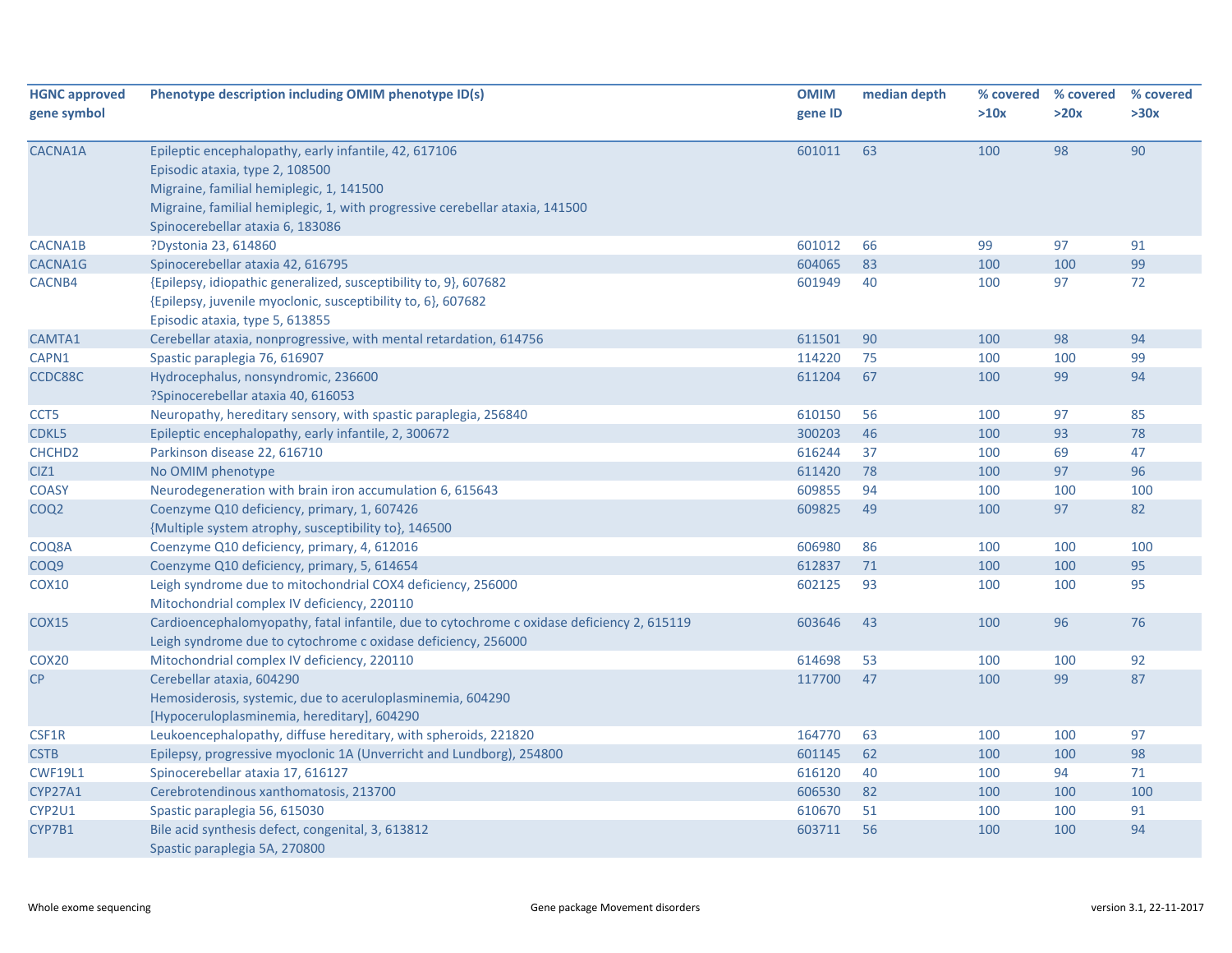| <b>HGNC approved</b> | Phenotype description including OMIM phenotype ID(s)                                         | <b>OMIM</b> | median depth | % covered | % covered | % covered |
|----------------------|----------------------------------------------------------------------------------------------|-------------|--------------|-----------|-----------|-----------|
| gene symbol          |                                                                                              | gene ID     |              | >10x      | >20x      | >30x      |
| <b>DBT</b>           | Maple syrup urine disease, type II, 248600                                                   | 248610      | 77           | 100       | 100       | 97        |
| DCAF17               | Woodhouse-Sakati syndrome, 241080                                                            | 612515      | 56           | 100       | 96        | 83        |
| DCC                  | Colorectal cancer, somatic, 114500                                                           | 120470      | 48           | 100       | 99        | 89        |
|                      | Esophageal carcinoma, somatic, 133239                                                        |             |              |           |           |           |
|                      | Mirror movements 1, 157600                                                                   |             |              |           |           |           |
| DCTN1                | {Amyotrophic lateral sclerosis, susceptibility to}, 105400                                   | 601143      | 67           | 100       | 100       | 98        |
|                      | Neuropathy, distal hereditary motor, type VIIB, 607641                                       |             |              |           |           |           |
|                      | Perry syndrome, 168605                                                                       |             |              |           |           |           |
| <b>DDC</b>           | Aromatic L-amino acid decarboxylase deficiency, 608643                                       | 107930      | 55           | 100       | 93        | 82        |
| DDHD1                | Spastic paraplegia 28, 609340                                                                | 614603      | 67           | 100       | 97        | 85        |
| DDHD <sub>2</sub>    | Spastic paraplegia 54, 615033                                                                | 615003      | 57           | 100       | 100       | 93        |
| <b>DLAT</b>          | Pyruvate dehydrogenase E2 deficiency, 245348                                                 | 608770      | 53           | 100       | 94        | 71        |
| <b>DLD</b>           | Dihydrolipoamide dehydrogenase deficiency, 246900                                            | 238331      | 61           | 100       | 100       | 94        |
| DNAJC13              | No OMIM phenotype                                                                            | 614334      | 54           | 100       | 97        | 84        |
| DNAJC3               | ?Ataxia, combined cerebellar and peripheral, with hearing loss and diabetes mellitus, 616192 | 601184      | 48           | 100       | 97        | 78        |
| DNAJC6               | Parkinson disease 19a, juvenile-onset, 615528                                                | 608375      | 55           | 100       | 99        | 92        |
|                      | Parkinson disease 19b, early-onset, 615528                                                   |             |              |           |           |           |
| DNAL1                | Ciliary dyskinesia, primary, 16, 614017                                                      | 610062      | 55           | 100       | 100       | 90        |
| DNMT1                | Cerebellar ataxia, deafness, and narcolepsy, 604121                                          | 126375      | 60           | 100       | 98        | 91        |
|                      | Neuropathy, hereditary sensory, type IE, 614116                                              |             |              |           |           |           |
| EEF2                 | ?Spinocerebellar ataxia 26, 609306                                                           | 130610      | 79           | 100       | 100       | 100       |
| EIF2B1               | Leukoencephalopathy with vanishing white matter, 603896                                      | 606686      | 53           | 100       | 100       | 90        |
| EIF2B2               | Leukoencephalopathy with vanishing white matter, 603896                                      | 606454      | 54           | 100       | 89        | 85        |
|                      | Ovarioleukodystrophy, 603896                                                                 |             |              |           |           |           |
| EIF2B3               | Leukoencephalopathy with vanishing white matter, 603896                                      | 606273      | 40           | 100       | 94        | 79        |
| EIF2B4               | Leukoencephaly with vanishing white matter, 603896                                           | 606687      | 61           | 100       | 100       | 100       |
|                      | Ovarioleukodystrophy, 603896                                                                 |             |              |           |           |           |
| EIF2B5               | Leukoencephalopathy with vanishing white matter, 603896                                      | 603945      | 56           | 100       | 100       | 95        |
|                      | Ovarioleukodystrophy, 603896                                                                 |             |              |           |           |           |
| EIF4G1               | {Parkinson disease 18}, 614251                                                               | 600495      | 73           | 100       | 100       | 99        |
| ELOVL4               | Ichthyosis, spastic quadriplegia, and mental retardation, 614457                             | 605512      | 56           | 100       | 100       | 95        |
|                      | ?Spinocerebellar ataxia 34, 133190                                                           |             |              |           |           |           |
|                      | Stargardt disease 3, 600110                                                                  |             |              |           |           |           |
| ELOVL5               | Spinocerebellar ataxia 38, 615957                                                            | 611805      | 61           | 100       | 100       | 90        |
| ERLIN2               | Spastic paraplegia 18, 611225                                                                | 611605      | 47           | 100       | 99        | 84        |
| FA <sub>2</sub> H    | Spastic paraplegia 35, 612319                                                                | 611026      | 56           | 100       | 100       | 92        |
| FAR1                 | Peroxisomal fatty acyl-CoA reductase 1 disorder, 616154                                      | 616107      | 58           | 100       | 100       | 92        |
| FBXO7                | Parkinson disease 15, 260300                                                                 | 605648      | 60           | 100       | 100       | 93        |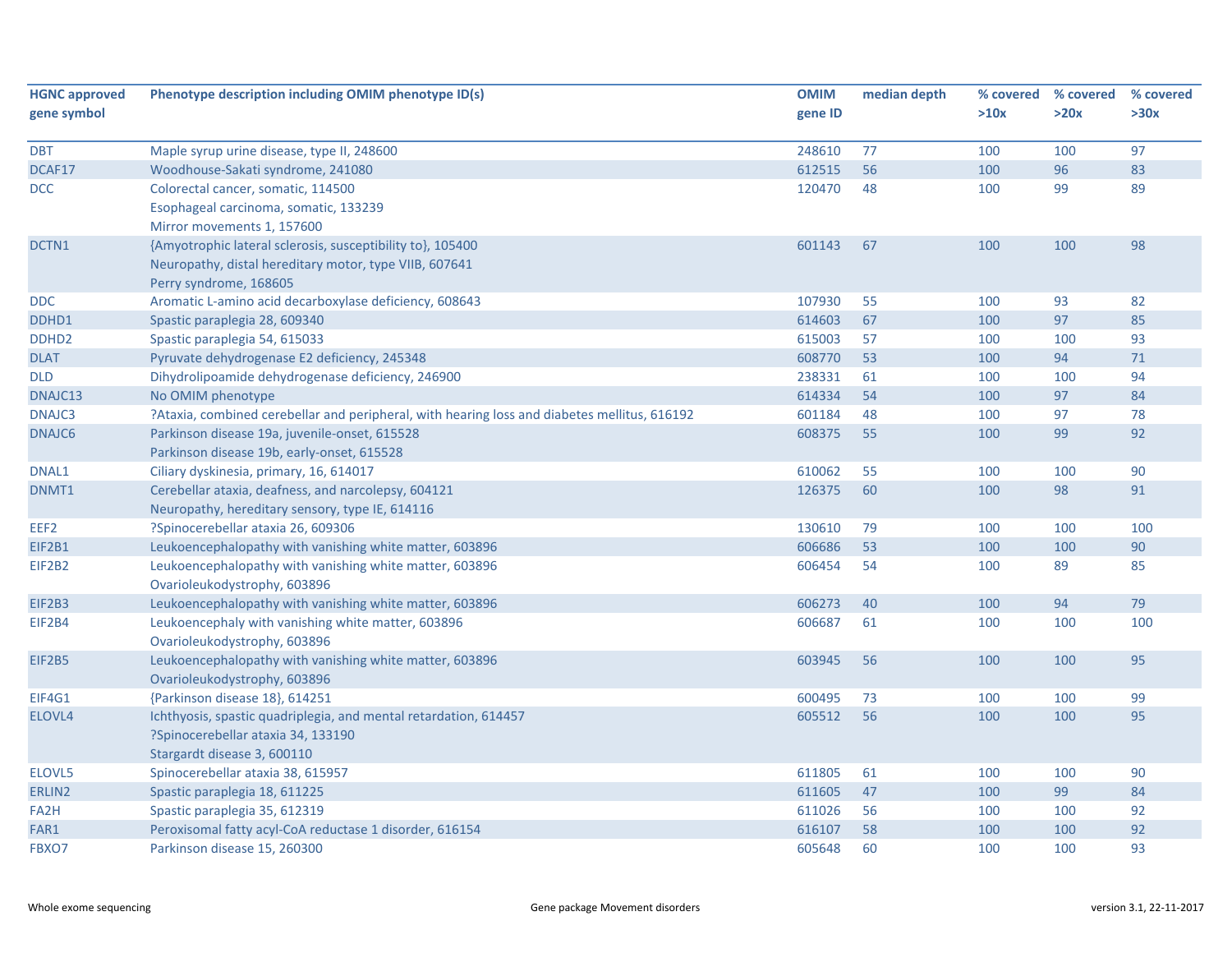| <b>HGNC approved</b> | Phenotype description including OMIM phenotype ID(s)                             | <b>OMIM</b> | median depth | % covered | % covered | % covered |
|----------------------|----------------------------------------------------------------------------------|-------------|--------------|-----------|-----------|-----------|
| gene symbol          |                                                                                  | gene ID     |              | >10x      | >20x      | >30x      |
| <b>FGF14</b>         | Spinocerebellar ataxia 27, 609307                                                | 601515      | 47           | 100       | 98        | 83        |
| FLVCR1               | Ataxia, posterior column, with retinitis pigmentosa, 609033                      | 609144      | 69           | 100       | 99        | 89        |
| FMR1                 | Fragile X syndrome, 300624                                                       | 309550      | 38           | 100       | 94        | 68        |
|                      | Fragile X tremor/ataxia syndrome, 300623                                         |             |              |           |           |           |
|                      | Premature ovarian failure 1, 311360                                              |             |              |           |           |           |
| FOLR1                | Neurodegeneration due to cerebral folate transport deficiency, 613068            | 136430      | 85           | 100       | 100       | 100       |
| FOXG1                | Rett syndrome, congenital variant, 613454                                        | 164874      | 60           | 99        | 91        | 82        |
| FRMD7                | Nystagmus 1, congenital, 310700                                                  | 300628      | 47           | 100       | 94        | 79        |
|                      | Nystagmus, infantile periodic alternating, 310700                                |             |              |           |           |           |
| <b>FTL</b>           | Hyperferritinemia-cataract syndrome, 600886                                      | 134790      | 90           | 100       | 100       | 100       |
|                      | L-ferritin deficiency, dominant and recessive, 615604                            |             |              |           |           |           |
|                      | Neurodegeneration with brain iron accumulation 3, 606159                         |             |              |           |           |           |
| <b>FUS</b>           | Amyotrophic lateral sclerosis 6, with or without frontotemporal dementia, 608030 | 137070      | 68           | 100       | 97        | 96        |
|                      | Tremor, hereditary essential, 4, 614782                                          |             |              |           |           |           |
| <b>FXN</b>           | Friedreich ataxia, 229300                                                        | 606829      | 28           | 99        | 62        | 39        |
|                      | Friedreich ataxia with retained reflexes, 229300                                 |             |              |           |           |           |
| <b>GALC</b>          | Krabbe disease, 245200                                                           | 606890      | 38           | 100       | 94        | 64        |
| <b>GAN</b>           | Giant axonal neuropathy-1, 256850                                                | 605379      | 62           | 100       | 100       | 94        |
| <b>GBA</b>           | Gaucher disease, perinatal lethal, 608013                                        | 606463      | 145          | 100       | 100       | 100       |
|                      | Gaucher disease, type I, 230800                                                  |             |              |           |           |           |
|                      | Gaucher disease, type II, 230900                                                 |             |              |           |           |           |
|                      | Gaucher disease, type III, 231000                                                |             |              |           |           |           |
|                      | Gaucher disease, type IIIC, 231005                                               |             |              |           |           |           |
|                      | {Lewy body dementia, susceptibility to}, 127750                                  |             |              |           |           |           |
|                      | {Parkinson disease, late-onset, susceptibility to}, 168600                       |             |              |           |           |           |
| GBA2                 | Spastic paraplegia 46, 614409                                                    | 609471      | 100          | 100       | 100       | 100       |
| <b>GCDH</b>          | Glutaricaciduria, type I, 231670                                                 | 608801      | 79           | 100       | 100       | 100       |
| GCH1                 | Dystonia, DOPA-responsive, with or without hyperphenylalaninemia, 128230         | 600225      | 45           | 100       | 99        | 87        |
|                      | Hyperphenylalaninemia, BH4-deficient, B, 233910                                  |             |              |           |           |           |
| <b>GFAP</b>          | Alexander disease, 203450                                                        | 137780      | 54           | 100       | 100       | 97        |
| GIGYF2               | {Parkinson disease 11}, 607688                                                   | 612003      | 47           | 100       | 95        | 79        |
| GJC <sub>2</sub>     | Leukodystrophy, hypomyelinating, 2, 608804                                       | 608803      | 52           | 97        | 86        | 75        |
|                      | Lymphedema, hereditary, IC, 613480                                               |             |              |           |           |           |
|                      | Spastic paraplegia 44, 613206                                                    |             |              |           |           |           |
| GLB1                 | GM1-gangliosidosis, type I, 230500                                               | 611458      | 67           | 100       | 99        | 87        |
|                      | GM1-gangliosidosis, type II, 230600                                              |             |              |           |           |           |
|                      | GM1-gangliosidosis, type III, 230650                                             |             |              |           |           |           |
|                      | Mucopolysaccharidosis type IVB (Morquio), 253010                                 |             |              |           |           |           |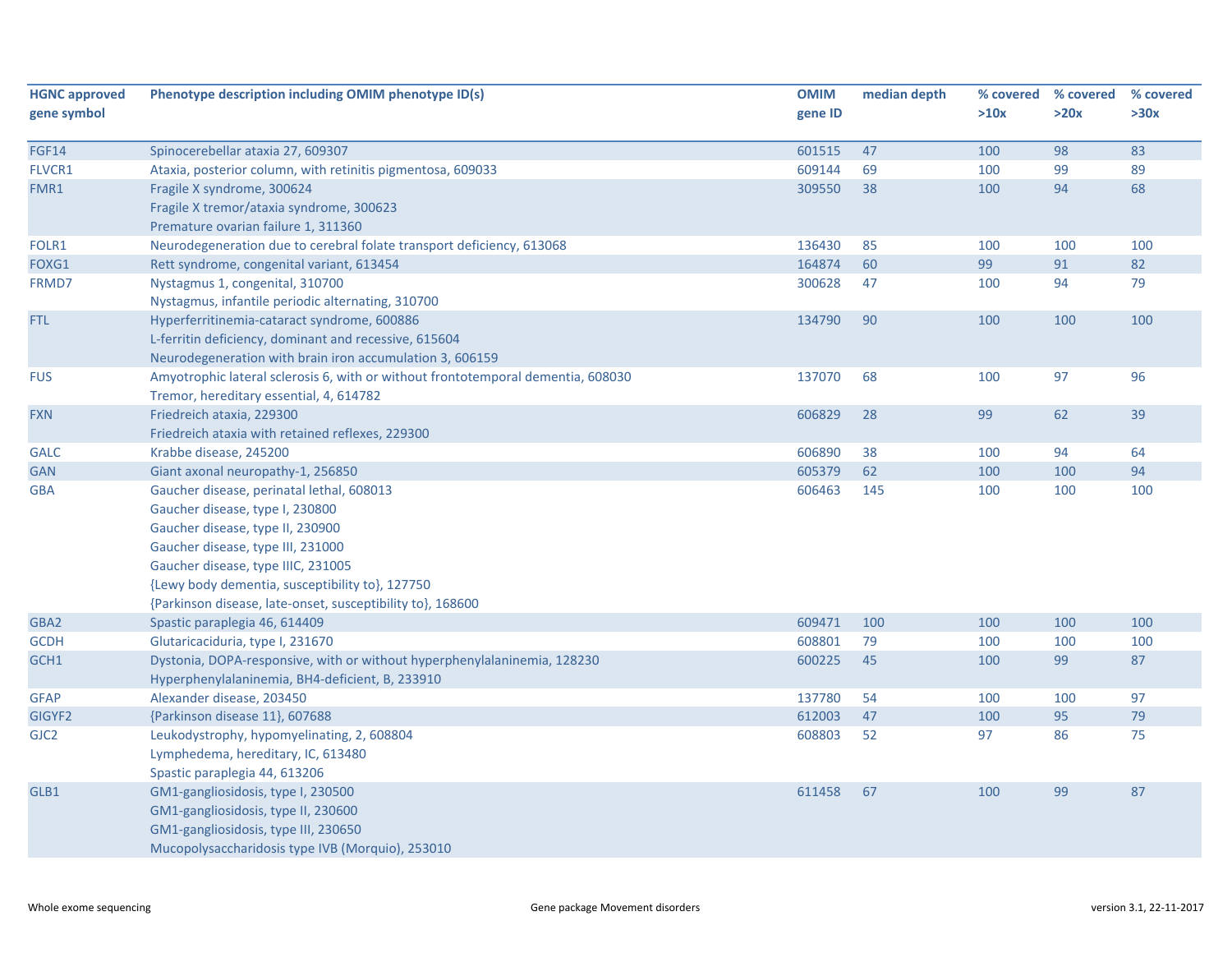| <b>HGNC approved</b> | Phenotype description including OMIM phenotype ID(s)                                | <b>OMIM</b> | median depth | % covered | % covered | % covered |
|----------------------|-------------------------------------------------------------------------------------|-------------|--------------|-----------|-----------|-----------|
| gene symbol          |                                                                                     | gene ID     |              | >10x      | >20x      | >30x      |
| <b>GNAL</b>          | Dystonia 25, 615073                                                                 | 139312      | 50           | 100       | 98        | 84        |
| GOSR2                | Epilepsy, progressive myoclonic 6, 614018                                           | 604027      | 48           | 100       | 91        | 80        |
| <b>GPR143</b>        | Nystagmus 6, congenital, 300814                                                     | 300808      | 38           | 100       | 89        | 67        |
|                      | Ocular albinism, type I, Nettleship-Falls type, 300500                              |             |              |           |           |           |
| GRID1                | No OMIM phenotype                                                                   | 610659      | 82           | 100       | 100       | 96        |
| GRM1                 | Spinocerebellar ataxia 13, 614831                                                   | 604473      | 83           | 100       | 100       | 95        |
| <b>HEXA</b>          | GM2-gangliosidosis, several forms, 272800                                           | 606869      | 54           | 100       | 99        | 87        |
|                      | [Hex A pseudodeficiency], 272800                                                    |             |              |           |           |           |
|                      | Tay-Sachs disease, 272800                                                           |             |              |           |           |           |
| <b>HEXB</b>          | Sandhoff disease, infantile, juvenile, and adult forms, 268800                      | 606873      | 69           | 100       | 100       | 94        |
| HPRT1                | HPRT-related gout, 300323                                                           | 308000      | 39           | 100       | 95        | 75        |
|                      | Lesch-Nyhan syndrome, 300322                                                        |             |              |           |           |           |
| HSPD1                | Leukodystrophy, hypomyelinating, 4, 612233                                          | 118190      | 56           | 100       | 100       | 88        |
|                      | Spastic paraplegia 13, 605280                                                       |             |              |           |           |           |
| HTRA2                | 3-methylglutaconic aciduria, type VIII, 617248                                      | 606441      | 102          | 100       | 100       | 97        |
|                      | {Parkinson disease 13}, 610297                                                      |             |              |           |           |           |
| IFRD1                | No OMIM phenotype                                                                   | 603502      | 52           | 100       | 99        | 86        |
| ITPR1                | Gillespie syndrome, 206700                                                          | 147265      | 60           | 100       | 99        | 92        |
|                      | Spinocerebellar ataxia 15, 606658                                                   |             |              |           |           |           |
|                      | Spinocerebellar ataxia 29, congenital nonprogressive, 117360                        |             |              |           |           |           |
| <b>KCNA1</b>         | Episodic ataxia/myokymia syndrome, 160120                                           | 176260      | 83           | 100       | 100       | 100       |
| KCNC1                | Epilepsy, progressive myoclonic 7, 616187                                           | 176258      | 90           | 100       | 100       | 97        |
| KCNC3                | Spinocerebellar ataxia 13, 605259                                                   | 176264      | 62           | 87        | 64        | 57        |
| <b>KCND3</b>         | Brugada syndrome 9, 616399                                                          | 605411      | 114          | 100       | 100       | 97        |
|                      | Spinocerebellar ataxia 19, 607346                                                   |             |              |           |           |           |
| KCNJ10               | Enlarged vestibular aqueduct, digenic, 600791                                       | 602208      | 133          | 100       | 100       | 100       |
|                      | SESAME syndrome, 612780                                                             |             |              |           |           |           |
| <b>KCNMA1</b>        | Generalized epilepsy and paroxysmal dyskinesia, 609446                              | 600150      | 58           | 100       | 98        | 87        |
| KCTD7                | Epilepsy, progressive myoclonic 3, with or without intracellular inclusions, 611726 | 611725      | 102          | 100       | 100       | 99        |
| KIF1A                | Mental retardation 9, 614255                                                        | 601255      | 51           | 100       | 100       | 98        |
|                      | Neuropathy, hereditary sensory, type IIC, 614213                                    |             |              |           |           |           |
|                      | Spastic paraplegia 30, 610357                                                       |             |              |           |           |           |
| KIF1C                | Spastic ataxia 2, 611302                                                            | 603060      | 70           | 100       | 100       | 99        |
| KIF5A                | Myoclonus, intractable, neonatal, 617235                                            | 602821      | 83           | 100       | 100       | 99        |
|                      | Spastic paraplegia 10, 604187                                                       |             |              |           |           |           |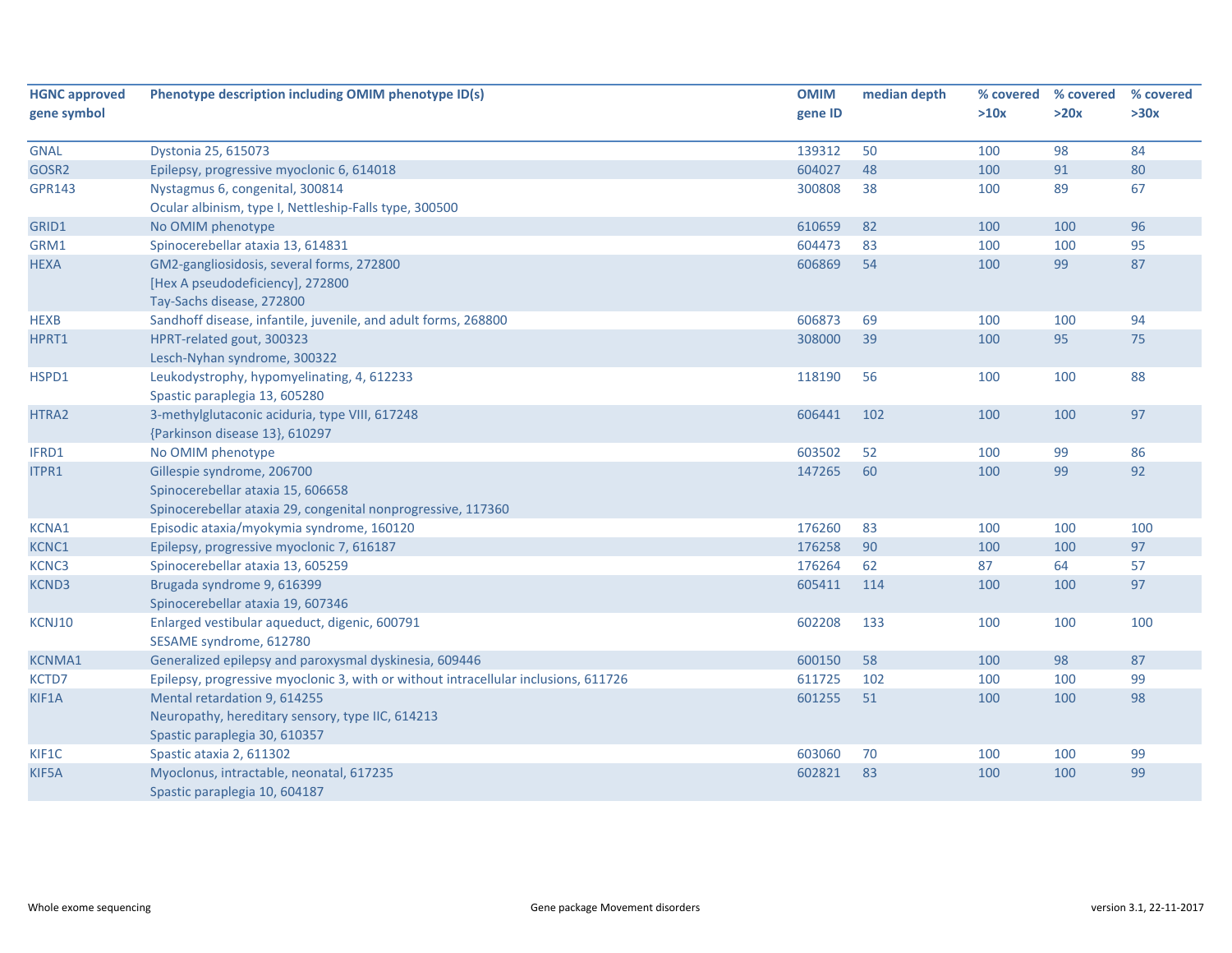| <b>HGNC approved</b><br>gene symbol | Phenotype description including OMIM phenotype ID(s)                                                                                                                                                                                                                                       | <b>OMIM</b><br>gene ID | median depth | >10x | % covered % covered<br>>20x | % covered<br>>30x |
|-------------------------------------|--------------------------------------------------------------------------------------------------------------------------------------------------------------------------------------------------------------------------------------------------------------------------------------------|------------------------|--------------|------|-----------------------------|-------------------|
| L1CAM                               | CRASH syndrome, 303350<br>Corpus callosum, partial agenesis of, 304100<br>Hydrocephalus due to aqueductal stenosis, 307000<br>Hydrocephalus with Hirschsprung disease, 307000<br>Hydrocephalus with congenital idiopathic intestinal pseudoobstruction, 307000<br>MASA syndrome, 303350    | 308840                 | 63           | 100  | 99                          | 90                |
| LAMA1                               | Poretti-Boltshauser syndrome, 615960                                                                                                                                                                                                                                                       | 150320                 | 78           | 100  | 100                         | 99                |
| <b>LRPPRC</b>                       | Leigh syndrome, French-Canadian type, 220111                                                                                                                                                                                                                                               | 607544                 | 57           | 100  | 98                          | 89                |
| LRRK2                               | {Parkinson disease 8}, 607060                                                                                                                                                                                                                                                              | 609007                 | 44           | 100  | 95                          | 74                |
| <b>MAPT</b>                         | Dementia, frontotemporal, with or without parkinsonism, 600274<br>{Parkinson disease, susceptibility to}, 168600<br>Pick disease, 172700<br>Supranuclear palsy, progressive, 601104<br>Supranuclear palsy, progressive atypical, 260540                                                    | 157140                 | 61           | 100  | 98                          | 88                |
| MARS2                               | ?Combined oxidative phosphorylation deficiency 25, 616430<br>Spastic ataxia 3, 611390                                                                                                                                                                                                      | 609728                 | 63           | 100  | 100                         | 94                |
| MECP <sub>2</sub>                   | {Autism susceptibility 3}, 300496<br>Encephalopathy, neonatal severe, 300673<br>Mental retardation syndromic, Lubs type, 300260<br>Mental retardation, syndromic 13, 300055<br>Rett syndrome, 312750<br>Rett syndrome, atypical, 312750<br>Rett syndrome, preserved speech variant, 312750 | 300005                 | 107          | 100  | 100                         | 100               |
| <b>MECR</b>                         | Dystonia, childhood-onset, with optic atrophy and basal ganglia abnormalities, 617282                                                                                                                                                                                                      | 608205                 | 88           | 100  | 100                         | 94                |
| MICU1                               | Myopathy with extrapyramidal signs, 615673                                                                                                                                                                                                                                                 | 605084                 | 57           | 100  | 100                         | 98                |
| MLC1                                | Megalencephalic leukoencephalopathy with subcortical cysts, 604004                                                                                                                                                                                                                         | 605908                 | 36           | 100  | 94                          | 58                |
| <b>MMADHC</b>                       | Homocystinuria, cblD type, variant 1, 277410<br>Methylmalonic aciduria and homocystinuria, cblD type, 277410<br>Methylmalonic aciduria, cblD type, variant 2, 277410                                                                                                                       | 611935                 | 49           | 100  | 98                          | 86                |
| <b>MTHFR</b>                        | Homocystinuria due to MTHFR deficiency, 236250<br>{Neural tube defects, susceptibility to}, 601634<br>{Schizophrenia, susceptibility to}, 181500<br>{Thromboembolism, susceptibility to}, 188050<br>{Vascular disease, susceptibility to}                                                  | 607093                 | 51           | 100  | 98                          | 78                |
| <b>MTPAP</b>                        | ?Spastic ataxia 4, 613672                                                                                                                                                                                                                                                                  | 613669                 | 65           | 100  | 100                         | 98                |
| <b>MTTP</b>                         | Abetalipoproteinemia, 200100<br>{Metabolic syndrome, protection against}, 605552                                                                                                                                                                                                           | 157147                 | 68           | 100  | 99                          | 91                |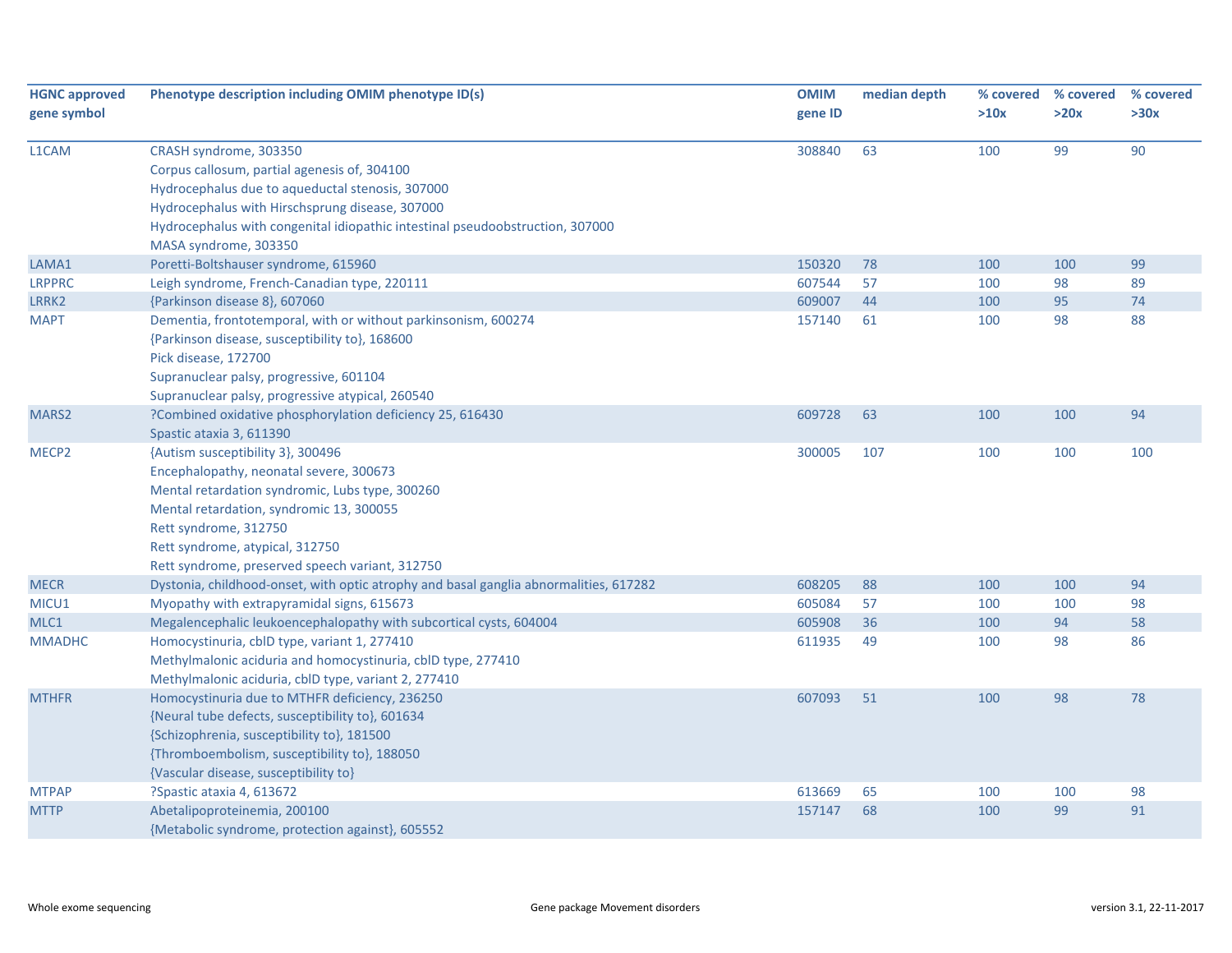| <b>HGNC approved</b><br>gene symbol | Phenotype description including OMIM phenotype ID(s)                                                                                                                                                                                                                                                                             | <b>OMIM</b><br>gene ID | median depth | >10x | % covered % covered<br>>20x | % covered<br>>30x |
|-------------------------------------|----------------------------------------------------------------------------------------------------------------------------------------------------------------------------------------------------------------------------------------------------------------------------------------------------------------------------------|------------------------|--------------|------|-----------------------------|-------------------|
| <b>MVK</b>                          | Hyper-IgD syndrome, 260920<br>Mevalonic aciduria, 610377<br>Porokeratosis 3, multiple types, 175900                                                                                                                                                                                                                              | 251170                 | 49           | 100  | 99                          | 89                |
| <b>NEXMIF</b>                       | Mental retardation 98, 300912                                                                                                                                                                                                                                                                                                    | 300524                 | 58           | 100  | 100                         | 91                |
| NIPA1                               | Spastic paraplegia 6, 600363                                                                                                                                                                                                                                                                                                     | 608145                 | 65           | 100  | 96                          | 85                |
| <b>NKX2-1</b>                       | Chorea, hereditary benign, 118700                                                                                                                                                                                                                                                                                                | 600635                 | 54           | 100  | 100                         | 96                |
|                                     | Choreoathetosis, hypothyroidism, and neonatal respiratory distress, 610978<br>{Thyroid cancer, monmedullary, 1}, 188550                                                                                                                                                                                                          |                        |              |      |                             |                   |
| NOL3                                | Myoclonus, familial cortical, 614937                                                                                                                                                                                                                                                                                             | 605235                 | 92           | 100  | 100                         | 100               |
| NPC1                                | Niemann-Pick disease, type C1, 257220                                                                                                                                                                                                                                                                                            | 607623                 | 58           | 100  | 100                         | 93                |
|                                     | Niemann-Pick disease, type D, 257220                                                                                                                                                                                                                                                                                             |                        |              |      |                             |                   |
| NPC <sub>2</sub>                    | Niemann-pick disease, type C2, 607625                                                                                                                                                                                                                                                                                            | 601015                 | 64           | 100  | 100                         | 100               |
| <b>NUP62</b>                        | Striatonigral degeneration, infantile, 271930                                                                                                                                                                                                                                                                                    | 605815                 | 89           | 100  | 100                         | 100               |
| OPA1                                | Behr syndrome, 210000<br>{Glaucoma, normal tension, susceptibility to}, 606657<br>?Mitochondrial DNA depletion syndrome 14 (encephalocardiomyopathic type), 616896<br>Optic atrophy 1, 165500<br>Optic atrophy plus syndrome, 125250                                                                                             | 605290                 | 46           | 100  | 96                          | 77                |
| PANK <sub>2</sub>                   | HARP syndrome, 607236                                                                                                                                                                                                                                                                                                            | 606157                 | 57           | 100  | 100                         | 92                |
|                                     | Neurodegeneration with brain iron accumulation 1, 234200                                                                                                                                                                                                                                                                         |                        |              |      |                             |                   |
| PARK7                               | Parkinson disease 7 early-onset, 606324                                                                                                                                                                                                                                                                                          | 602533                 | 57           | 100  | 100                         | 93                |
| PAX <sub>6</sub>                    | Aniridia, 106210<br>Anterior segment dysgenesis 5, multiple subtypes, 604229<br>Cataract with late-onset corneal dystrophy, 106210<br>?Coloboma of optic nerve, 120430<br>?Coloboma, ocular, 120200<br>Foveal hypoplasia 1, 136520<br>Keratitis, 148190<br>?Morning glory disc anomaly, 120430<br>Optic nerve hypoplasia, 165550 | 607108                 | 55           | 100  | 96                          | 78                |
| <b>PCNA</b>                         | ?Ataxia-telangiectasia-like disorder, 615919                                                                                                                                                                                                                                                                                     | 176740                 | 50           | 100  | 98                          | 84                |
| <b>PDE10A</b>                       | Dyskinesia, limb and orofacial, infantile-onset, 616921<br>Striatal degeneration, 616922                                                                                                                                                                                                                                         | 610652                 | 69           | 100  | 96                          | 81                |
| PDE8B                               | Pigmented nodular adrenocortical disease, primary, 3, 614190<br>Striatal degeneration, 609161                                                                                                                                                                                                                                    | 603390                 | 43           | 100  | 97                          | 79                |
| <b>PDGFB</b>                        | Basal ganglia calcification, idiopathic, 5, 615483<br>Dermatofibrosarcoma protuberans, 607907<br>Meningioma, SIS-related, 607174                                                                                                                                                                                                 | 190040                 | 48           | 100  | 97                          | 87                |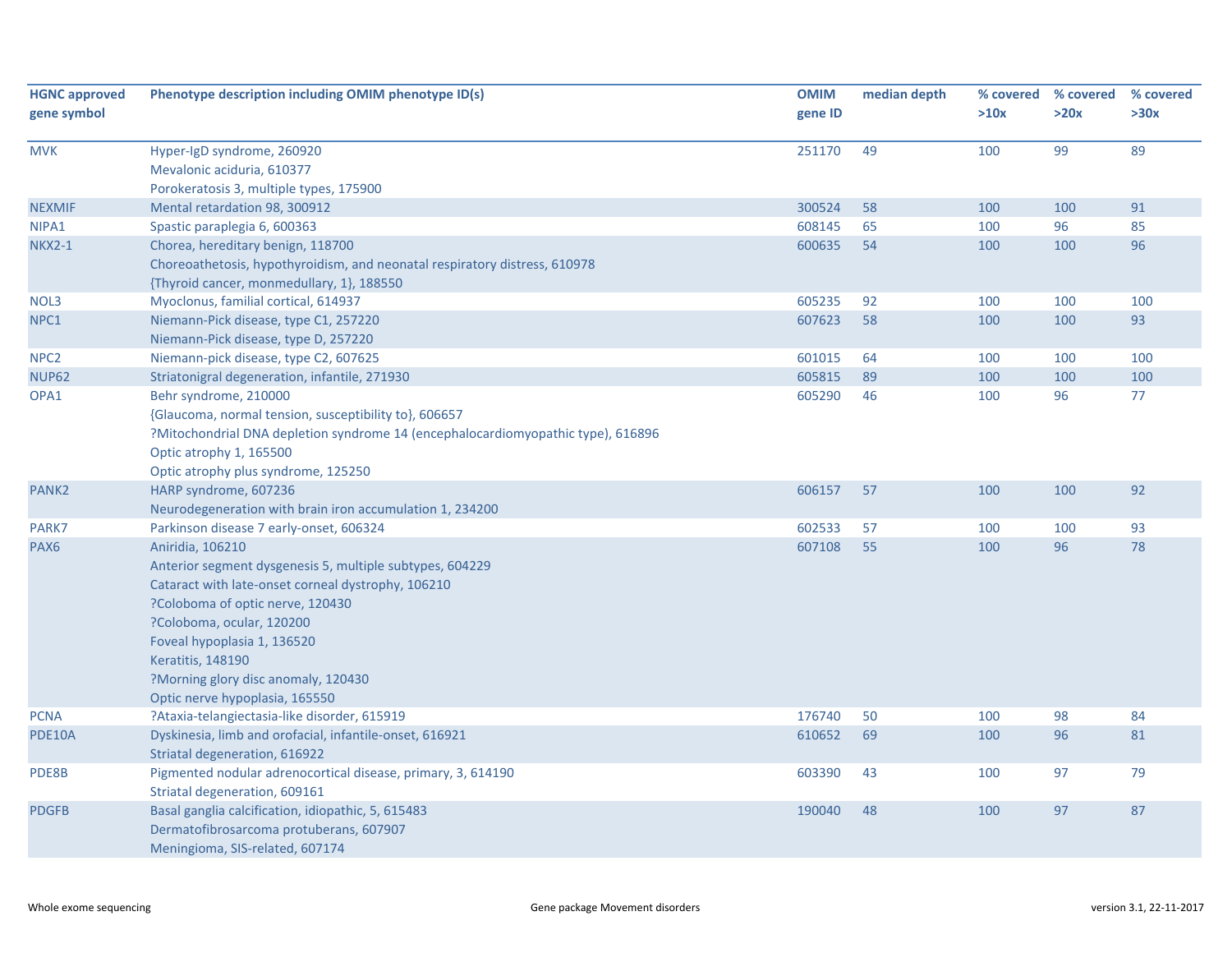| Phenotype description including OMIM phenotype ID(s)                      | <b>OMIM</b>                                               | median depth |      | % covered | % covered |
|---------------------------------------------------------------------------|-----------------------------------------------------------|--------------|------|-----------|-----------|
|                                                                           | gene ID                                                   |              | >10x | >20x      | >30x      |
|                                                                           |                                                           |              |      |           |           |
| Basal ganglia calcification, idiopathic, 4, 615007                        | 173410                                                    | 63           | 100  | 100       | 100       |
| Kosaki overgrowth syndrome, 616592                                        |                                                           |              |      |           |           |
|                                                                           |                                                           |              |      |           |           |
| Myofibromatosis, infantile, 1, 228550                                     |                                                           |              |      |           |           |
| Premature aging syndrome, Penttinen type, 601812                          |                                                           |              |      |           |           |
| Pyruvate dehydrogenase E1-alpha deficiency, 312170                        | 300502                                                    | 78           | 100  | 100       | 99        |
| Lacticacidemia due to PDX1 deficiency, 245349                             |                                                           |              | 99   | 93        | 79        |
| Coenzyme Q10 deficiency, primary, 2, 614651                               | 607429                                                    | 55           | 100  | 100       | 96        |
| Coenzyme Q10 deficiency, primary, 3, 614652                               | 610564                                                    | 50           | 100  | 93        | 84        |
| Spinocerebellar ataxia 23, 610245                                         | 131340                                                    | 48           | 100  | 95        | 78        |
| Peroxisome biogenesis disorder 6A (Zellweger), 614870                     | 602859                                                    | 80           | 100  | 100       | 100       |
| Peroxisome biogenesis disorder 6B, 614871                                 |                                                           |              |      |           |           |
| Peroxisome biogenesis disorder 5A (Zellweger), 614866                     | 170993                                                    | 64           | 100  | 96        | 89        |
| Peroxisome biogenesis disorder 5B, 614867                                 |                                                           |              |      |           |           |
| Peroxisome biogenesis disorder 9B, 614879                                 | 601757                                                    | 52           | 100  | 100       | 99        |
| Rhizomelic chondrodysplasia punctata, type 1, 215100                      |                                                           |              |      |           |           |
| Refsum disease, 266500                                                    | 602026                                                    | 43           | 100  | 100       | 87        |
| Ataxia-oculomotor apraxia 3, 615217                                       | 611317                                                    | 80           | 100  | 92        | 78        |
| Parkinson disease 6, early onset, 605909                                  | 608309                                                    | 67           | 100  | 100       | 94        |
| Infantile neuroaxonal dystrophy 1, 256600                                 | 603604                                                    | 74           | 100  | 97        | 90        |
| Neurodegeneration with brain iron accumulation 2B, 610217                 |                                                           |              |      |           |           |
| Parkinson disease 14, 612953                                              |                                                           |              |      |           |           |
| Pelizaeus-Merzbacher disease, 312080                                      | 300401                                                    | 80           | 100  | 100       | 99        |
| Spastic paraplegia 2, 312920                                              |                                                           |              |      |           |           |
| Congenital disorder of glycosylation, type Ia, 212065                     | 601785                                                    | 74           | 100  | 99        | 87        |
| Spinocerebellar ataxia 2, 213200                                          | 613036                                                    | 53           | 100  | 100       | 91        |
| Paroxysmal nonkinesigenic dyskinesia, 118800                              | 609023                                                    | 92           | 100  | 100       | 100       |
| Ataxia-oculomotor apraxia 4, 616267                                       | 605610                                                    | 65           | 100  | 100       | 99        |
| Microcephaly, seizures, and developmental delay, 613402                   |                                                           |              |      |           |           |
| Boucher-Neuhauser syndrome, 215470                                        | 603197                                                    | 72           | 100  | 100       | 97        |
| ?Laurence-Moon syndrome, 245800                                           |                                                           |              |      |           |           |
| Oliver-McFarlane syndrome, 275400                                         |                                                           |              |      |           |           |
| Spastic paraplegia 39, 612020                                             |                                                           |              |      |           |           |
| Mitochondrial DNA depletion syndrome 4A (Alpers type), 203700             | 174763                                                    | 78           | 100  | 100       | 98        |
| Mitochondrial DNA depletion syndrome 4B (MNGIE type), 613662              |                                                           |              |      |           |           |
| Mitochondrial recessive ataxia syndrome (includes SANDO and SCAE), 607459 |                                                           |              |      |           |           |
| Progressive external ophthalmoplegia 1, 157640                            |                                                           |              |      |           |           |
| Progressive external ophthalmoplegia 1, 258450                            |                                                           |              |      |           |           |
|                                                                           | Myeloproliferative disorder with eosinophilia, 131440 (4) | 608769       | 42   |           | % covered |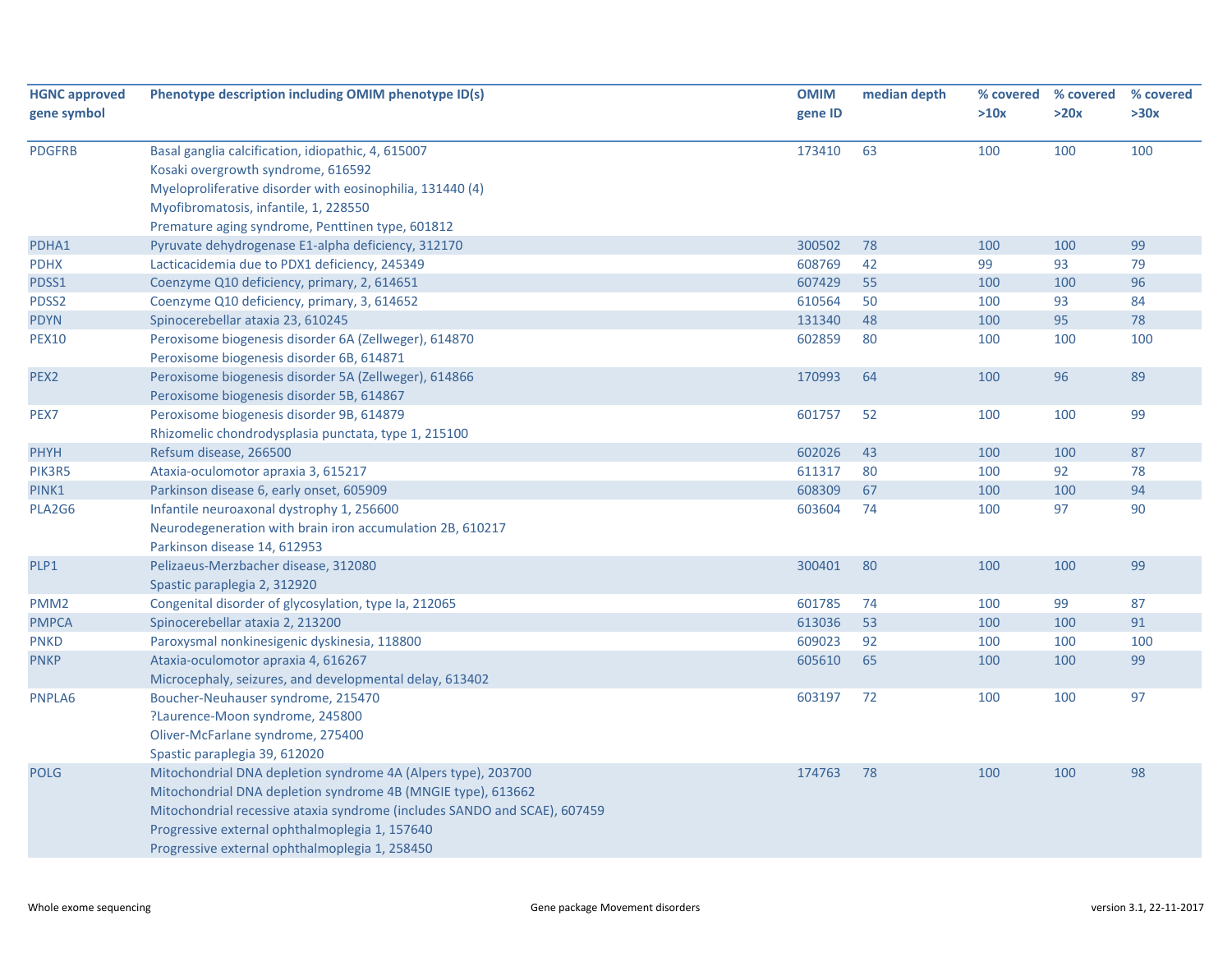| <b>HGNC approved</b>           | Phenotype description including OMIM phenotype ID(s)                                                            | <b>OMIM</b>      | median depth | % covered  | % covered | % covered |
|--------------------------------|-----------------------------------------------------------------------------------------------------------------|------------------|--------------|------------|-----------|-----------|
| gene symbol                    |                                                                                                                 | gene ID          |              | >10x       | >20x      | >30x      |
|                                |                                                                                                                 |                  |              |            |           |           |
| POLR3A                         | Leukodystrophy, hypomyelinating, 7, with or without oligodontia and/or hypogonadotropic hypogonadism,<br>607694 | 614258           | 71           | 100        | 100       | 99        |
| POLR3B                         | Leukodystrophy, hypomyelinating, 8, with or without oligodontia and/or hypogonadotropic hypogonadism,<br>614381 | 614366           | 60           | 100        | 99        | 89        |
| PPP2R2B                        | Spinocerebellar ataxia 12, 604326                                                                               | 604325           | 53           | 100        | 97        | 81        |
| <b>PRKCG</b>                   | Spinocerebellar ataxia 14, 605361                                                                               | 176980           | 51           | 100        | 98        | 86        |
| <b>PRKN</b>                    | Adenocarcinoma of lung, somatic, 211980                                                                         | 602544           | 70           | 100        | 100       | 94        |
|                                | Adenocarcinoma, ovarian, somatic, 167000                                                                        |                  |              |            |           |           |
|                                | {Leprosy, susceptibility to}, 607572                                                                            |                  |              |            |           |           |
|                                | Parkinson disease, juvenile, type 2, 600116                                                                     |                  |              |            |           |           |
| <b>PRKRA</b>                   | Dystonia 16, 612067                                                                                             | 603424           | 67           | 100        | 99        | 95        |
| PRRT2                          | Convulsions, familial infantile, with paroxysmal choreoathetosis, 602066                                        | 614386           | 75           | 100        | 100       | 100       |
|                                | Episodic kinesigenic dyskinesia 1, 128200                                                                       |                  |              |            |           |           |
|                                | Seizures, benign familial infantile, 2, 605751                                                                  |                  |              |            |           |           |
| PSEN1                          | Acne inversa, familial, 3, 613737                                                                               | 104311           | 41           | 100        | 98        | 78        |
|                                | Alzheimer disease, type 3, 607822                                                                               |                  |              |            |           |           |
|                                | Alzheimer disease, type 3, with spastic paraparesis and apraxia, 607822                                         |                  |              |            |           |           |
|                                | Alzheimer disease, type 3, with spastic paraparesis and unusual plaques, 607822                                 |                  |              |            |           |           |
|                                | Cardiomyopathy, dilated, 1U, 613694                                                                             |                  |              |            |           |           |
|                                | Dementia, frontotemporal, 600274                                                                                |                  |              |            |           |           |
|                                | Pick disease, 172700                                                                                            |                  |              |            |           |           |
| PYCR2                          | Leukodystrophy, hypomyelinating, 10, 616420                                                                     | 616406           | 74           | 100        | 100       | 100       |
| <b>RAB18</b>                   | Warburg micro syndrome 3, 614222                                                                                | 602207           | 71           | 100        | 100       | 88        |
| RAB29                          | No OMIM phenotype                                                                                               | 603949           | 49           | 100        | 100       | 93        |
| RAB3GAP1                       | Warburg micro syndrome 1, 600118                                                                                | 602536           | 49           | 100        | 99        | 89        |
| RAB3GAP2                       | Martsolf syndrome, 212720                                                                                       | 609275           | 49           | 100        | 96        | 79        |
|                                | Warburg micro syndrome 2, 614225                                                                                |                  |              |            |           |           |
| RAD51                          | {Breast cancer, susceptibility to}, 114480                                                                      | 179617           | 36           | 88         | 87        | 67        |
|                                | ?Fanconi anemia, complementation group R, 617244                                                                |                  |              |            |           |           |
|                                | Mirror movements 2, 614508                                                                                      |                  |              |            |           |           |
| REEP1                          | ?Neuronopathy, distal hereditary motor, type VB, 614751                                                         | 609139           | 50           | 100        | 100       | 89        |
|                                | Spastic paraplegia 31, 610250                                                                                   |                  |              |            |           |           |
| RNASEH2A                       | Aicardi-Goutieres syndrome 4, 610333                                                                            | 606034           | 73           | 100        | 100       | 99        |
| RNASEH2B                       | Aicardi-Goutieres syndrome 2, 610181                                                                            | 610326           | 48           | 100        | 97        | 81        |
| RNASEH2C                       | Aicardi-Goutieres syndrome 3, 610329                                                                            | 610330           | 139          | 100        | 100       | 100       |
| <b>RNF170</b><br><b>RNF216</b> | Ataxia, sensory, 1, 608984<br>Cerebellar ataxia and hypogonadotropic hypogonadism, 212840                       | 614649<br>609948 | 56<br>54     | 100<br>100 | 94<br>92  | 72<br>75  |
| RTN <sub>2</sub>               | Spastic paraplegia 12, 604805                                                                                   | 603183           | 100          | 100        | 100       | 100       |
|                                |                                                                                                                 |                  |              |            |           |           |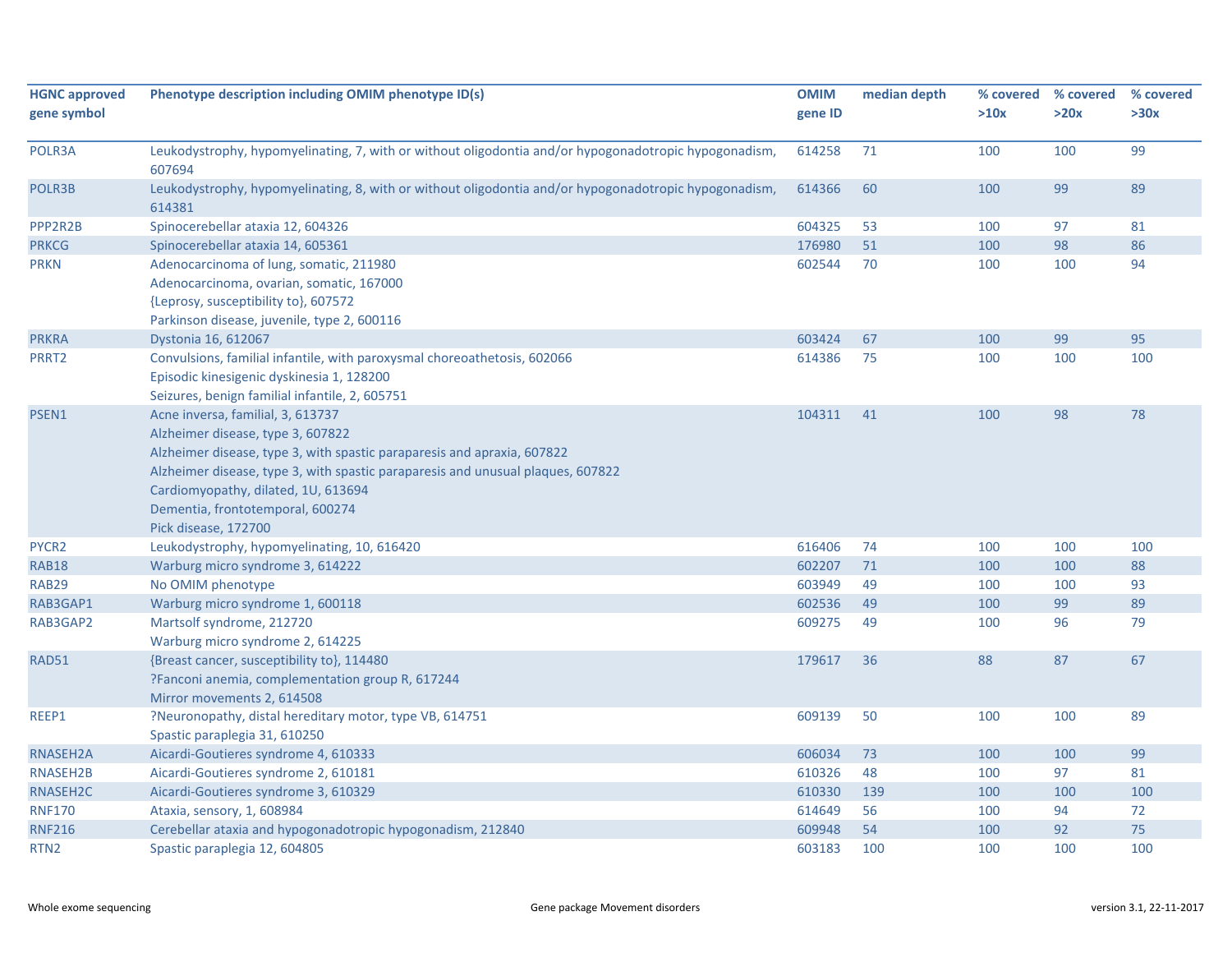| <b>HGNC approved</b> | Phenotype description including OMIM phenotype ID(s)                                               | <b>OMIM</b> | median depth | % covered | % covered | % covered |
|----------------------|----------------------------------------------------------------------------------------------------|-------------|--------------|-----------|-----------|-----------|
| gene symbol          |                                                                                                    | gene ID     |              | >10x      | >20x      | >30x      |
|                      |                                                                                                    |             |              |           |           |           |
| <b>RUBCN</b>         | ?Spinocerebellar ataxia 15, 615705                                                                 | 613516      | 56           | 100       | 96        | 88        |
| <b>SACS</b>          | Spastic ataxia, Charlevoix-Saguenay type, 270550                                                   | 604490      | 58           | 100       | 100       | 98        |
| SAMHD1               | Aicardi-Goutieres syndrome 5, 612952                                                               | 606754      | 49           | 100       | 93        | 69        |
|                      | ?Chilblain lupus 2, 614415                                                                         |             |              |           |           |           |
| <b>SCN11A</b>        | Episodic pain syndrome, familial, 3, 615552                                                        | 604385      | 62           | 100       | 99        | 92        |
|                      | Neuropathy, hereditary sensory and autonomic, type VII, 615548                                     |             |              |           |           |           |
| SCN8A                | ?Cognitive impairment with or without cerebellar ataxia, 614306                                    | 600702      | 72           | 100       | 99        | 91        |
|                      | Epileptic encephalopathy, early infantile, 13, 614558                                              |             |              |           |           |           |
|                      | Seizures, benign familial infantile, 5, 617080                                                     |             |              |           |           |           |
| SERAC1               | 3-methylglutaconic aciduria with deafness, encephalopathy, and Leigh-like syndrome, 614739         | 614725      | 44           | 100       | 92        | 66        |
| <b>SETX</b>          | Amyotrophic lateral sclerosis 4, juvenile, 602433                                                  | 608465      | 55           | 100       | 99        | 92        |
|                      | Spinocerebellar ataxia 1, 606002                                                                   |             |              |           |           |           |
| <b>SGCE</b>          | Dystonia-11, myoclonic, 159900                                                                     | 604149      | 56           | 100       | 98        | 86        |
| SIL1                 | Marinesco-Sjogren syndrome, 248800                                                                 | 608005      | 54           | 100       | 100       | 93        |
| <b>SLC12A6</b>       | Agenesis of the corpus callosum with peripheral neuropathy, 218000                                 | 604878      | 46           | 100       | 97        | 83        |
| <b>SLC16A2</b>       | Allan-Herndon-Dudley syndrome, 300523                                                              | 300095      | 60           | 100       | 100       | 86        |
| <b>SLC19A3</b>       | Thiamine metabolism dysfunction syndrome 2 (biotin- or thiamine-responsive encephalopathy type 2), | 606152      | 54           | 100       | 100       | 94        |
|                      | 607483                                                                                             |             |              |           |           |           |
| SLC1A3               | Episodic ataxia, type 6, 612656                                                                    | 600111      | 66           | 100       | 100       | 97        |
| <b>SLC20A2</b>       | Basal ganglia calcification, idiopathic, 1, 213600                                                 | 158378      | 65           | 100       | 98        | 86        |
| <b>SLC25A15</b>      | Hyperornithinemia-hyperammonemia-homocitrullinemia syndrome, 238970                                | 603861      | 85           | 100       | 100       | 94        |
| SLC2A1               | Dystonia 9, 601042                                                                                 | 138140      | 94           | 100       | 100       | 100       |
|                      | {Epilepsy, idiopathic generalized, susceptibility to, 12}, 614847                                  |             |              |           |           |           |
|                      | GLUT1 deficiency syndrome 1, infantile onset, severe, 606777                                       |             |              |           |           |           |
|                      | GLUT1 deficiency syndrome 2, childhood onset, 612126                                               |             |              |           |           |           |
|                      | Stomatin-deficient cryohydrocytosis with neurologic defects, 608885                                |             |              |           |           |           |
| <b>SLC30A10</b>      | Hypermanganesemia with dystonia 1, 613280                                                          | 611146      | 81           | 100       | 100       | 98        |
| SLC33A1              | Congenital cataracts, hearing loss, and neurodegeneration, 614482                                  | 603690      | 55           | 100       | 97        | 78        |
|                      | Spastic paraplegia 42, 612539                                                                      |             |              |           |           |           |
| <b>SLC39A14</b>      | Hypermanganesemia with dystonia 2, 617013                                                          | 608736      | 57           | 100       | 99        | 92        |
| SLC52A2              | Brown-Vialetto-Van Laere syndrome 2, 614707                                                        | 607882      | 114          | 100       | 100       | 100       |
| <b>SLC52A3</b>       | Brown-Vialetto-Van Laere syndrome 1, 211530                                                        | 613350      | 69           | 100       | 100       | 100       |
|                      | ?Fazio-Londe disease, 211500                                                                       |             |              |           |           |           |
| SLC6A3               | {Nicotine dependence, protection against}, 188890                                                  | 126455      | 65           | 100       | 100       | 99        |
|                      | Parkinsonism-dystonia, infantile, 613135                                                           |             |              |           |           |           |
| SLC9A1               | ?Lichtenstein-Knorr syndrome, 616291                                                               | 107310      | 76           | 100       | 100       | 98        |
| SMPD1                | Niemann-Pick disease, type A, 257200                                                               | 607608      | 87           | 100       | 99        | 97        |
|                      | Niemann-Pick disease, type B, 607616                                                               |             |              |           |           |           |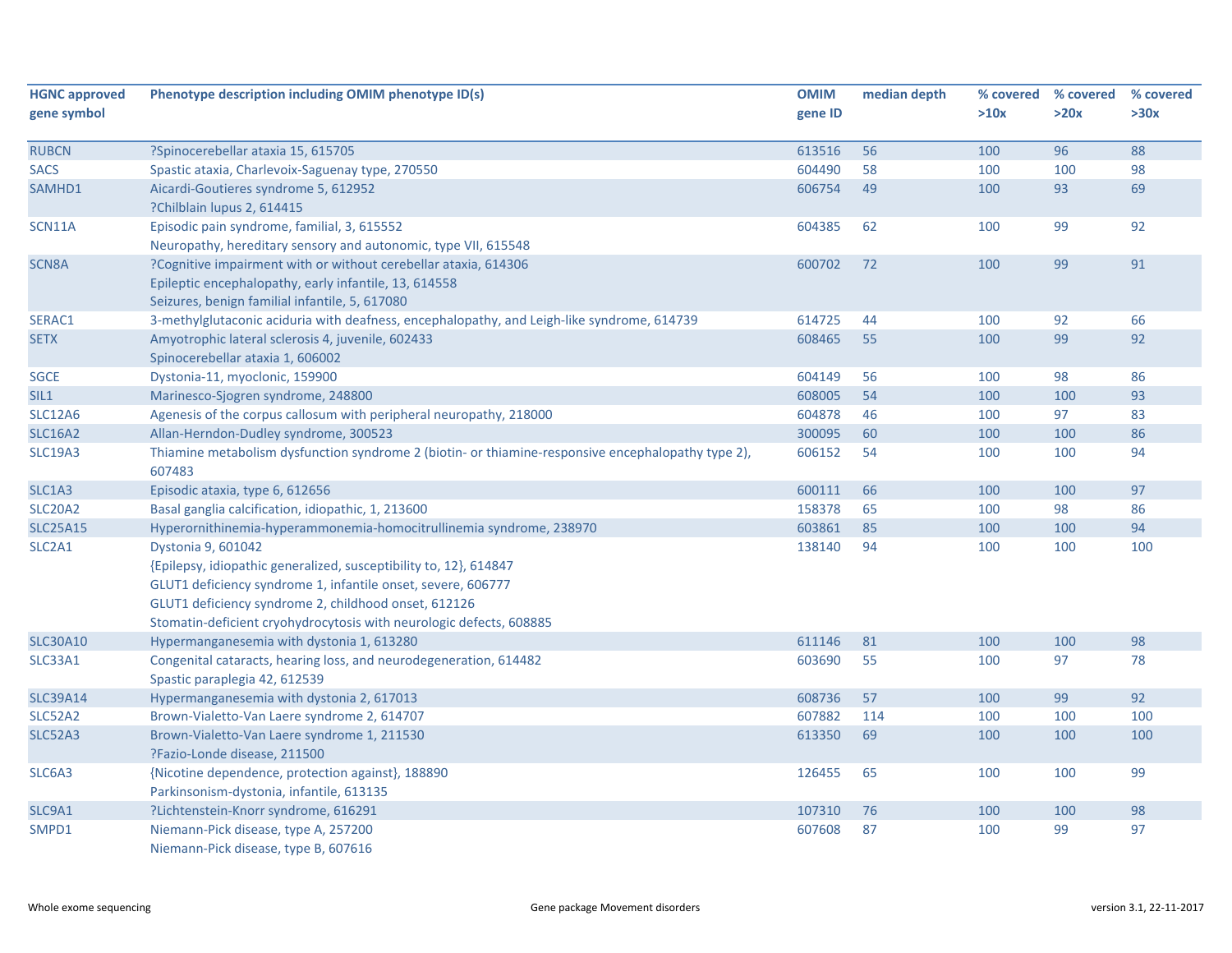| <b>HGNC approved</b><br>gene symbol | Phenotype description including OMIM phenotype ID(s)                                                                       | <b>OMIM</b><br>gene ID | median depth | % covered<br>>10x | % covered<br>>20x | % covered<br>>30x |
|-------------------------------------|----------------------------------------------------------------------------------------------------------------------------|------------------------|--------------|-------------------|-------------------|-------------------|
| <b>SNCA</b>                         | Dementia, Lewy body, 127750                                                                                                | 163890                 | 34           | 100               | 99                | 69                |
|                                     | Parkinson disease 1, 168601                                                                                                |                        |              |                   |                   |                   |
|                                     | Parkinson disease 4, 605543                                                                                                |                        |              |                   |                   |                   |
| <b>SNX14</b>                        | Spinocerebellar ataxia 20, 616354                                                                                          | 616105                 | 50           | 100               | 97                | 81                |
| <b>SOX10</b>                        | PCWH syndrome, 609136                                                                                                      | 602229                 | 68           | 100               | 100               | 100               |
|                                     | Waardenburg syndrome, type 2E, with or without neurologic involvement, 611584                                              |                        |              |                   |                   |                   |
|                                     | Waardenburg syndrome, type 4C, 613266                                                                                      |                        |              |                   |                   |                   |
| <b>SPART</b>                        | Troyer syndrome, 275900                                                                                                    | 607111                 | 55           | 100               | 100               | 91                |
| <b>SPAST</b>                        | Spastic paraplegia 4, 182601                                                                                               | 604277                 | 46           | 100               | 98                | 80                |
| <b>SPG11</b>                        | Amyotrophic lateral sclerosis 5, juvenile, 602099                                                                          | 610844                 | 56           | 100               | 98                | 92                |
|                                     | Charcot-Marie-Tooth disease, axonal, type 2X, 616668                                                                       |                        |              |                   |                   |                   |
|                                     | Spastic paraplegia 11, 604360                                                                                              |                        |              |                   |                   |                   |
| <b>SPG21</b>                        | Mast syndrome, 248900                                                                                                      | 608181                 | 43           | 100               | 91                | 66                |
| SPG7                                | Spastic paraplegia 7, 607259                                                                                               | 602783                 | 80           | 100               | 99                | 91                |
| <b>SPR</b>                          | Dystonia, dopa-responsive, due to sepiapterin reductase deficiency, 612716                                                 | 182125                 | 66           | 100               | 100               | 96                |
| SPTBN2                              | Spinocerebellar ataxia 5, 600224                                                                                           | 604985                 | 73           | 100               | 100               | 100               |
|                                     | Spinocerebellar ataxia 14, 615386                                                                                          |                        |              |                   |                   |                   |
| STUB1                               | Spinocerebellar ataxia 16, 615768                                                                                          | 607207                 | 96           | 100               | 100               | 100               |
| SUCLA <sub>2</sub>                  | Mitochondrial DNA depletion syndrome 5 (encephalomyopathic with or without methylmalonic aciduria),<br>612073              | 603921                 | 46           | 100               | 94                | 80                |
| SUCLG1                              | Mitochondrial DNA depletion syndrome 9 (encephalomyopathic type with methylmalonic aciduria), 245400                       | 611224                 | 61           | 100               | 99                | 93                |
| <b>SUOX</b>                         | Sulfite oxidase deficiency, 272300                                                                                         | 606887                 | 106          | 100               | 100               | 100               |
| SURF1                               | Charcot-Marie-Tooth disease, type 4K, 616684                                                                               | 185620                 | 59           | 93                | 87                | 87                |
|                                     | Leigh syndrome, due to COX IV deficiency, 256000                                                                           |                        |              |                   |                   |                   |
| SYNE1                               | Emery-Dreifuss muscular dystrophy 4, 612998                                                                                | 608441                 | 55           | 100               | 99                | 89                |
|                                     | Spinocerebellar ataxia 8, 610743                                                                                           |                        |              |                   |                   |                   |
| SYNJ1                               | Epileptic encephalopathy, early infantile, 53, 617389                                                                      | 604297                 | 48           | 100               | 96                | 83                |
|                                     | Parkinson disease 20, early-onset, 615530                                                                                  |                        |              |                   |                   |                   |
| <b>SYT14</b>                        | Spinocerebellar ataxia 11, 614229                                                                                          | 610949                 | 47           | 100               | 93                | 80                |
| TAF1                                | Dystonia-Parkinsonism, 314250                                                                                              | 313650                 | 48           | 100               | 95                | 83                |
|                                     | Mental retardation, syndromic 33, 300966                                                                                   |                        |              |                   |                   |                   |
| TANGO2                              | Metabolic encephalomyopathic crises, recurrent, with rhabdomyolysis, cardiac arrhythmias, and<br>neurodegeneration, 616878 | 616830                 | 61           | 100               | 100               | 93                |
| <b>TBC1D20</b>                      | Warburg micro syndrome 4, 615663                                                                                           | 611663                 | 53           | 98                | 93                | 93                |
| <b>TBP</b>                          | {Parkinson disease, susceptibility to}, 168600                                                                             | 600075                 | 46           | 100               | 99                | 81                |
|                                     | Spinocerebellar ataxia 17, 607136                                                                                          |                        |              |                   |                   |                   |
| TDP1                                | Spinocerebellar ataxia with axonal neuropathy, 607250                                                                      | 607198                 | 37           | 100               | 91                | 67                |
| <b>TECPR2</b>                       | Spastic paraplegia 49, 615031                                                                                              | 615000                 | 66           | 100               | 99                | 94                |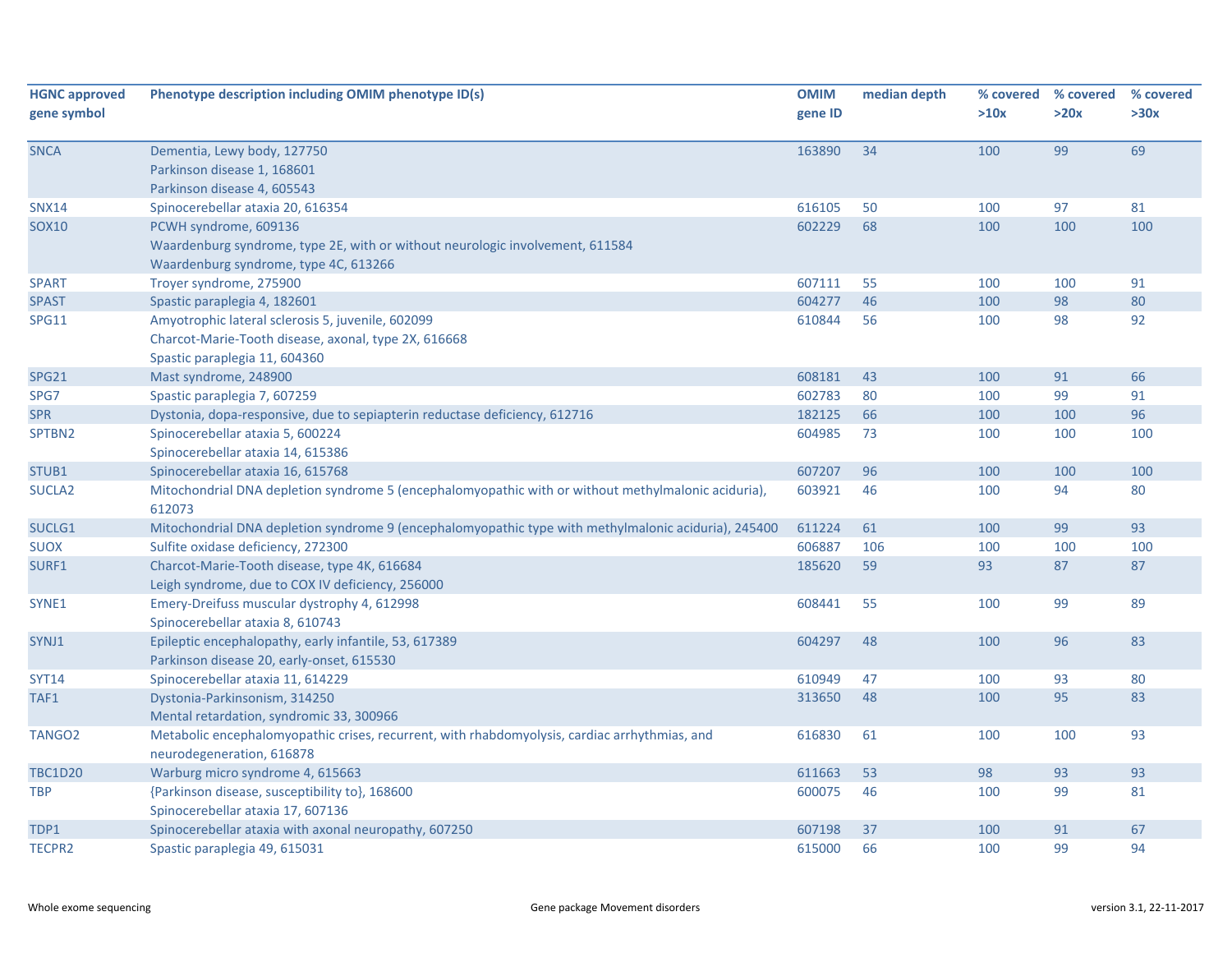| <b>HGNC approved</b> | Phenotype description including OMIM phenotype ID(s)                            | <b>OMIM</b> | median depth | % covered | % covered | % covered |
|----------------------|---------------------------------------------------------------------------------|-------------|--------------|-----------|-----------|-----------|
| gene symbol          |                                                                                 | gene ID     |              | >10x      | >20x      | >30x      |
|                      |                                                                                 |             |              |           |           |           |
| TENM4                | Tremor, hereditary essential, 5, 616736                                         | 610084      | 70           | 100       | 98        | 93        |
| TGM6                 | Spinocerebellar ataxia 35, 613908                                               | 613900      | 73           | 100       | 100       | 98        |
| TН                   | Segawa syndrome, recessive, 605407                                              | 191290      | 66           | 100       | 100       | 97        |
| THAP1                | Dystonia 6, torsion, 602629                                                     | 609520      | 64           | 100       | 100       | 98        |
| <b>TIMM8A</b>        | Mohr-Tranebjaerg syndrome, 304700                                               | 300356      | 102          | 100       | 100       | 100       |
| <b>TMEM240</b>       | Spinocerebellar ataxia 21, 607454                                               | 616101      | 65           | 100       | 100       | 100       |
| TMEM67               | {Bardet-Biedl syndrome 14, modifier of}, 615991                                 | 609884      | 58           | 100       | 98        | 82        |
|                      | COACH syndrome, 216360                                                          |             |              |           |           |           |
|                      | Joubert syndrome 6, 610688                                                      |             |              |           |           |           |
|                      | Meckel syndrome 3, 607361                                                       |             |              |           |           |           |
|                      | Nephronophthisis 11, 613550                                                     |             |              |           |           |           |
| TOR1A                | {Dystonia-1, modifier of}                                                       | 605204      | 50           | 100       | 99        | 93        |
|                      | Dystonia-1, torsion, 128100                                                     |             |              |           |           |           |
| TPP1                 | Ceroid lipofuscinosis, neuronal, 2, 204500                                      | 607998      | 70           | 100       | 100       | 99        |
|                      | Spinocerebellar ataxia 7, 609270                                                |             |              |           |           |           |
| TREM2                | Nasu-Hakola disease, 221770                                                     | 605086      | 68           | 100       | 100       | 100       |
| TREX1                | Aicardi-Goutieres syndrome 1, dominant and recessive, 225750                    | 606609      | 116          | 100       | 100       | 100       |
|                      | Chilblain lupus, 610448                                                         |             |              |           |           |           |
|                      | {Systemic lupus erythematosus, susceptibility to}, 152700                       |             |              |           |           |           |
|                      | Vasculopathy, retinal, with cerebral leukodystrophy, 192315                     |             |              |           |           |           |
| TSEN54               | Pontocerebellar hypoplasia type 2A, 277470                                      | 608755      | 67           | 100       | 96        | 95        |
|                      | Pontocerebellar hypoplasia type 4, 225753                                       |             |              |           |           |           |
|                      | ?Pontocerebellar hypoplasia type 5, 610204                                      |             |              |           |           |           |
| TTBK2                | Spinocerebellar ataxia 11, 604432                                               | 611695      | 59           | 100       | 100       | 95        |
| <b>TTC19</b>         | Mitochondrial complex III deficiency, nuclear type 2, 615157                    | 613814      | 39           | 100       | 89        | 62        |
| <b>TTPA</b>          | Ataxia with isolated vitamin E deficiency, 277460                               | 600415      | 45           | 100       | 96        | 79        |
| <b>TUBA1A</b>        | Lissencephaly 3, 611603                                                         | 602529      | 89           | 100       | 100       | 100       |
| <b>TUBB4A</b>        | Dystonia 4, torsion, 128101                                                     | 602662      | 148          | 100       | 100       | 97        |
|                      | Leukodystrophy, hypomyelinating, 6, 612438                                      |             |              |           |           |           |
| TUBG1                | Cortical dysplasia, complex, with other brain malformations 4, 615412           | 191135      | 99           | 100       | 100       | 100       |
| <b>TWNK</b>          | Mitochondrial DNA depletion syndrome 7 (hepatocerebral type), 271245            | 606075      | 109          | 100       | 100       | 99        |
|                      | Perrault syndrome 5, 616138                                                     |             |              |           |           |           |
|                      | Progressive external ophthalmoplegia with mitochondrial DNA deletions 3, 609286 |             |              |           |           |           |
| <b>TYROBP</b>        | Nasu-Hakola disease, 221770                                                     | 604142      | 71           | 100       | 100       | 100       |
| UCHL1                | ?{Parkinson disease 5, susceptibility to}, 613643                               | 191342      | 56           | 100       | 100       | 99        |
|                      | Spastic paraplegia 79, 615491                                                   |             |              |           |           |           |
| VAMP1                | Spastic ataxia 1, 108600                                                        | 185880      | 74           | 100       | 100       | 95        |